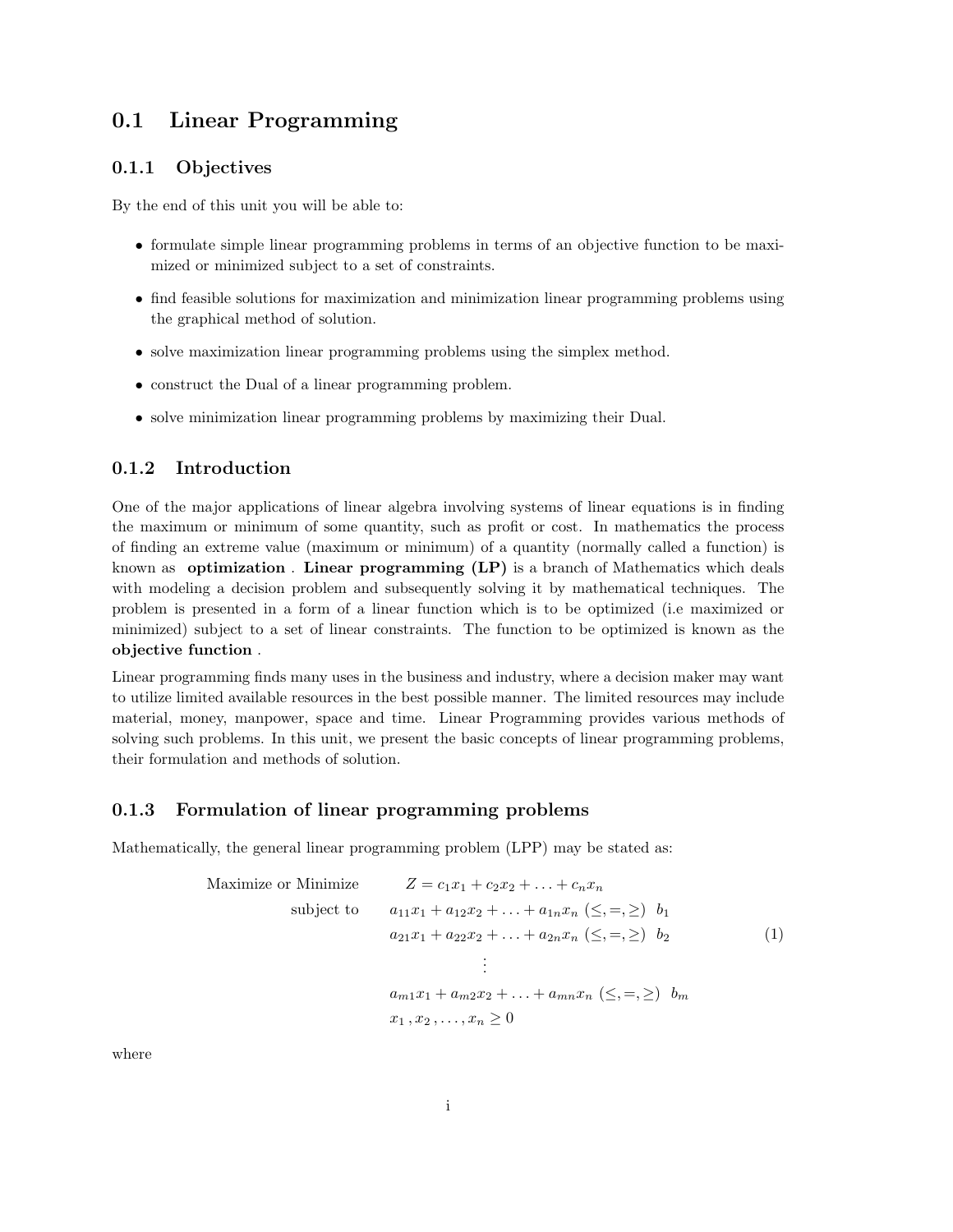- (i) the function  $Z$  is the objective function.
- (ii)  $x_1, x_2, \ldots, x_n$  are the decision variables.
- (iii) the expression  $(\leq, =, \geq)$  means that each constraint may take any one of the three signs.
- (iv)  $c_j$  ( $j = 1, ..., n$ ) represents the per unit cost or profit to the  $j^{th}$  variable.
- (v)  $b_i$   $(i = 1, ..., m)$  is the requirement or availability of the  $i^{th}$  constraint.
- (vi)  $x_1, x_2, \ldots, x_n \geq 0$  is the set of non-negative restriction on the LPP. In real life problems negative decision variables have no valid meaning.

In this module we shall only discuss cases in which the constraints are strictly inequalities (either have  $a \leq or \geq$ ).

In formulating the LPP as a mathematical model we shall follow the following four steps.

- 1. Identify the **decision variables** and assign symbols to them (eg x, y, z,... or  $x_1, x_2, x_2$ , . . .). These decision variables are those quantities whose values we wish to determine.
- 2. Identify the set if constraints and express them in terms of inequalities involving the decision variables.
- 3. Identify the objective function and express it is terms of the decision variables.
- 4. Add the non-negativity condition.

We will use the following product mix problem to illustrate the formulation of an LPP.

Example 0.1.1 Prototype Example A paint manufacturer produces two types of paint, one type of standard quality  $(S)$  and the other of top quality  $(T)$ . To make these paints, he needs two ingredients, the pigment and the resin. Standard quality paint requires 2 units of pigment and 3 units of resin for each unit made, and is sold at a profit of R1 per unit. Top quality paint requires  $\lambda$  units of pigment and 2 units of resin for each unit made, and is sold at a profit of  $R1.50$  per unit. He has stocks of 12 units of pigment, and 10 units of resin. Formulate the above problem as a linear programming problem to maximize his profit?

We make the following table from the given data.

|                    | Product | Available |       |
|--------------------|---------|-----------|-------|
| Ingredients        | S-Type  | T-Type    | Stock |
| Pigment            |         |           | 12    |
| Resin              |         |           | 10    |
| Profit $(R/U$ nit) | 1.0     | 1.5       |       |

We follow the four steps outlined above for solving LP problems.

1. In our prototype Example 0.1.1, the number of units of S-type and T-type paint are the decision variables.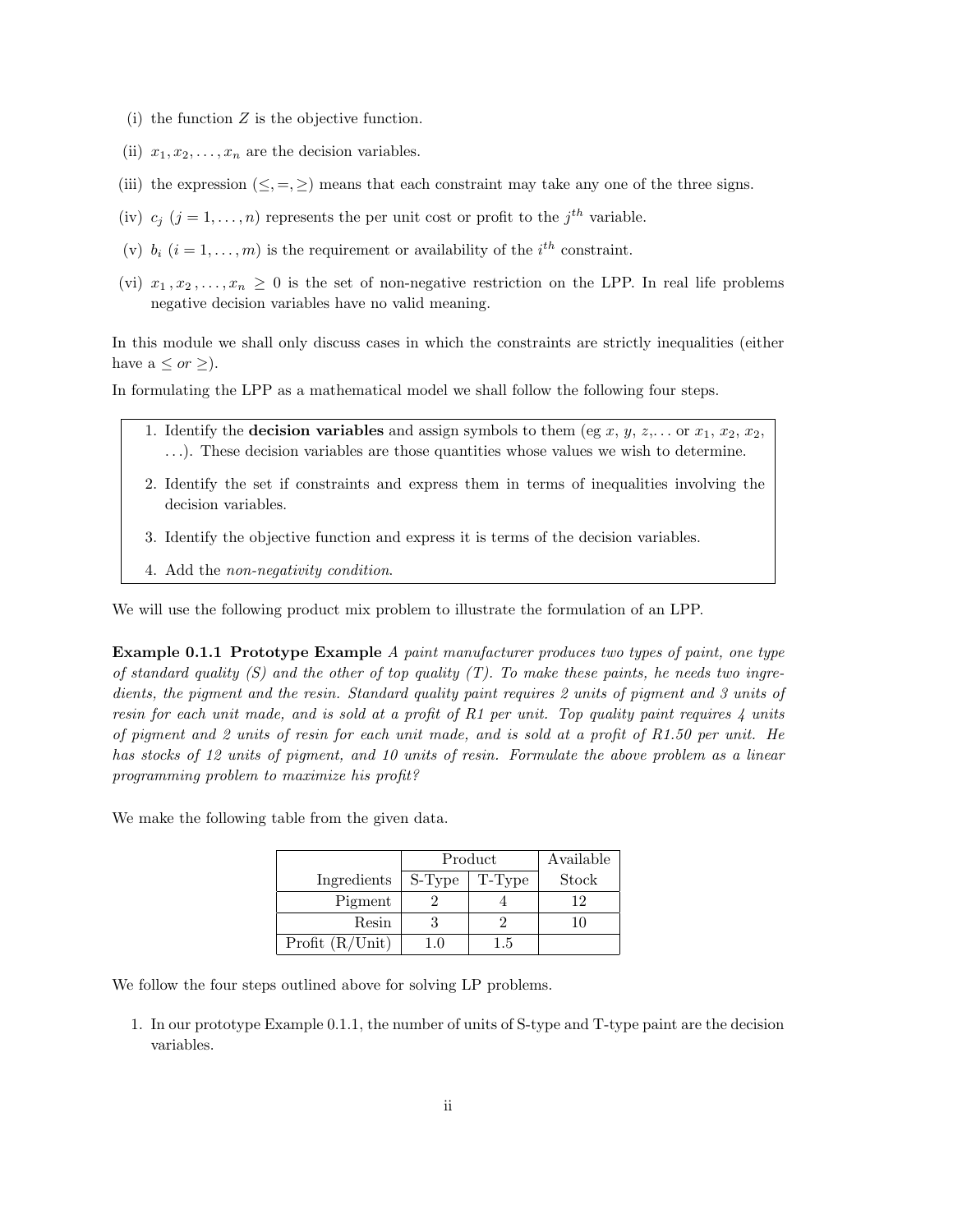2. The first constraint is the number of units of pigment available, while the second constraint is the number of units of resin available. It is required that the total pigment and resin used does not exceed 12 and 10, respectively.

Pigment: for S is 2 Resin: S = 3 for T is 4 T = 2

Therefore the required mathematical expressions for the constraints are

$$
2S + 4T \le 12
$$
  

$$
3S + 2T \le 10
$$

3. If we let P be the profit, then the objective in our example is to maximize profits

$$
P = S + 1.5T,
$$

i.e. the number of units of S times R1 plus the number of units of T times R1.5 .

4. In addition to the given constraints, there are nonnegativity constraints which ensure that the solution is meaningful. This is a requirement that whatever the decision, the decision variables should not be negative.

$$
S\geq 0\,,T\geq 0
$$

We can now write the complete mathematical model of the problem described in Example 0.1.1 as

Maximise: 
$$
P = S + 1.5T
$$
  
\nSubject to: 
$$
2S + 4T \le 12
$$

$$
3S + 2T \le 10
$$

$$
S \ge 0, T \ge 0
$$
\n(2)

The above problem is an example of a maximization LPP. Maximization LPPs are usually identified by the  $\leq$  in all the constraints. Minimization problems can be identified by a  $\geq$  in all the constraints. In the next example we formulate a minimization LPP.

#### Example 0.1.2

(Diet problem) A house wife wishes to mix two types of food  $F_1$  and  $F_2$  in such a way that the vitamin contents of the mixture contain at least 8 units of vitamin A and 11 units of vitamin B. Food  $F_1$  costs  $E60/Kg$  and Food  $F_2$  costs  $E80/kg$ . Food  $F_1$  contains 3 units/kg of vitamin A and 5 units/kg of vitamin B while Food  $F_2$  contains 4 units/kg of vitamin A and 2 units/kg of vitamin B. Formulate this problem as a linear programming problem to minimize the cost of the mixtures.

We make the following table from the given data.

| Vitamin                       | Food (in Kg) |    | Requirement |
|-------------------------------|--------------|----|-------------|
| content                       |              | Fэ | (in units)  |
| Vitamin A $(\text{units/kg})$ |              |    |             |
| Vitamin B $(units/kg)$        |              |    |             |
| Cost(E/Kg)                    | hU           |    |             |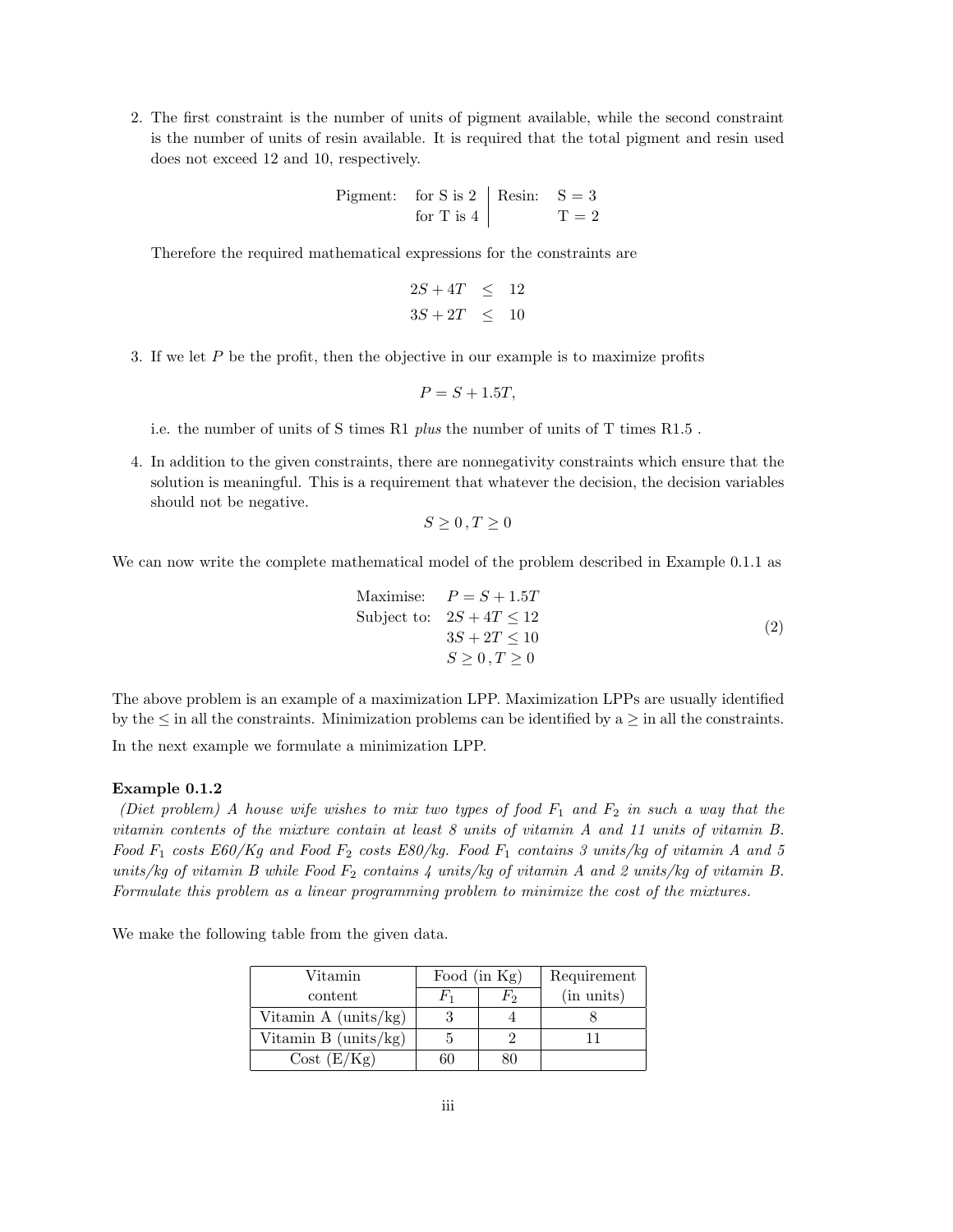In formulating the LPP we use the following steps:

- 1. The number of kilograms of the foods  $F_1$  and  $F_2$  contained in the mixture are the decision variables. Let the mixture contain  $x_1$  Kg of Food  $F_1$  and  $x_2$  Kg of food  $F_2$ .
- 2. In this example, the constraints are the minimum requirements of the vitamins. The minimum requirement of vitamin A is 8 units. Therefore

$$
3x_1 + 4x_2 \ge 8
$$

Similarly, the minimum requirement of vitamin B is 11 units. Therefore,

$$
5x_1 + 2x_2 \ge 11
$$

3. The cost of purchasing 1 Kg of food  $F_1$  is E60.

The cost of purchasing 1 Kg of food  $F_2$  is E80.

The total cost of purchasing  $x_1$  Kg of food  $F_1$  and  $x_2$  Kg of food  $F_2$  is

$$
C = 60x_1 + 80x_2
$$

which is the objective function.

4. The non-negativity conditions are

 $x_1 \geq 0, \quad x_2 \geq 0$ 

Therefore the mathematical formulation of the LPP is

Minimize:  $C = 60x_1 + 80x_2$ Subject to:  $3x_1 + 4x_2 \geq 8$  $5x_1 + 2x_2 \ge 11$  $x_1 \ge 0, x_2 \ge 0$ 

## 0.1.4 The graphical method of solution

The graphical method of solving a linear programming problem is used when there are only two decision variables. If the problem has three or more variables, the graphical method is not suitable. In that case we use the simplex method which is discussed in the next section.

We begin by giving some important definitions and concepts that are used in the methods of solving linear programming problems.

- 1. Solution A set of values of decision variables satisfying all the constraints of a linear programming problem is called a solution to that problem.
- 2. Feasible solution Any solution which also satisfies the non-negativity restrictions of the problem is called a feasible solution.
- 3. Optimal feasible solution Any feasible solution which maximizes or minimizes the objective function is called an optimal feasible solution.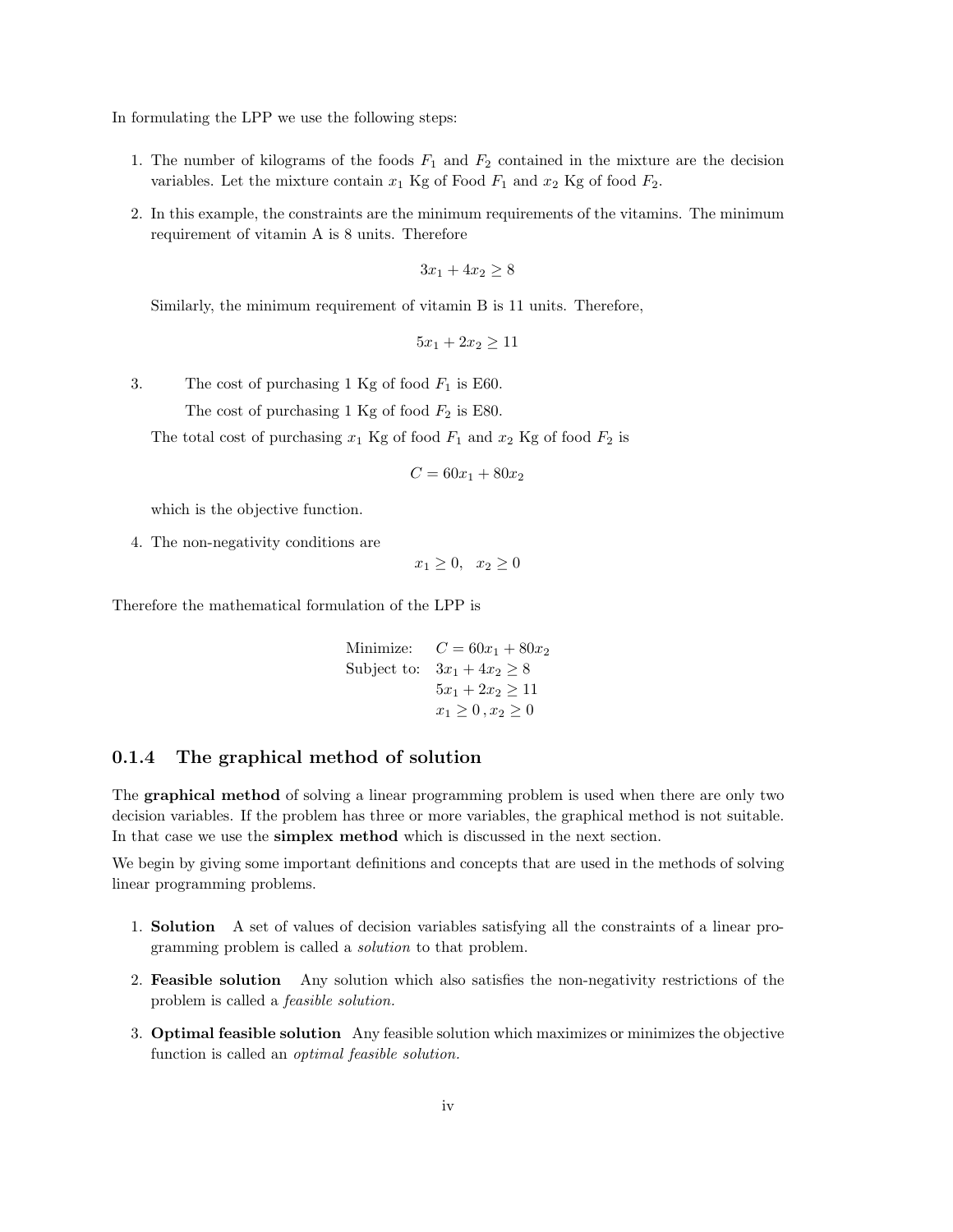- 4. Feasible region The common region determined by all the constraints and non-negativity restriction of a LPP is called a feasible region.
- 5. Corner point A corner point of a feasible region is a point in the feasible region that is the intersection of two boundary lines.

The following theorem is the fundamental theorem of linear programming .

**Theorem 0.1.1** If the optimal value of the objective function in a linear programming problem exists, then that value must occur at one (or more) of the corner points of the feasible region.

To solve a linear programming problem with two decision variables using the graphical method we use the procedure outlined below;

|         | Graphical method of solving a LPP                                   |
|---------|---------------------------------------------------------------------|
| Step 1. | Formulate the linear programming problem.                           |
| Step 2. | Graph the feasible region and find the corner points.               |
|         | The coordinates of the corner points can be obtained by             |
|         | either inspection or by solving the two equations of                |
|         | the lines intersecting at that point.                               |
| Step 3. | Make a table listing the value of the objective function            |
|         | at each corner point.                                               |
| Step 4. | Determine the optimal solution from the table in step 3.            |
|         | If the problem is of maximization (minimization) type, the solution |
|         | corresponding to the largest (smallest) value of the objective      |
|         | function is the optimal solution of the LPP.                        |

We will now use this procedure to solve some LPP where the model has already been determined. We use example  $(0.1.1)$  for illustration purposes The graph of the LPP is shown in Figure 1.

## Step 2

The boundary of the feasible region consists of the lines obtained from changing the inequalities to equalities; i.e. The lines

 $2S + 4T = 12$  and  $3S + 2T = 10$ 

## Step 3

The corner points (or extreme points) and their corresponding objective functional values are:

|                    | Extreme Points Profit $(P = S + 1.5T)$ |
|--------------------|----------------------------------------|
| (0,0)              | 0                                      |
| $(\frac{10}{3},0)$ | $\frac{10}{3}$                         |
| (2, 2)             | 5                                      |
| (0, 3)             | 4.5                                    |

#### Step 4

We therefore deduce that the optimal solution is  $S = 2, T = 2$  corresponding to a profit  $P = 5$ . Thus profits are maximized when 2 units of standard quality and 2 units of top quality type paint are produced.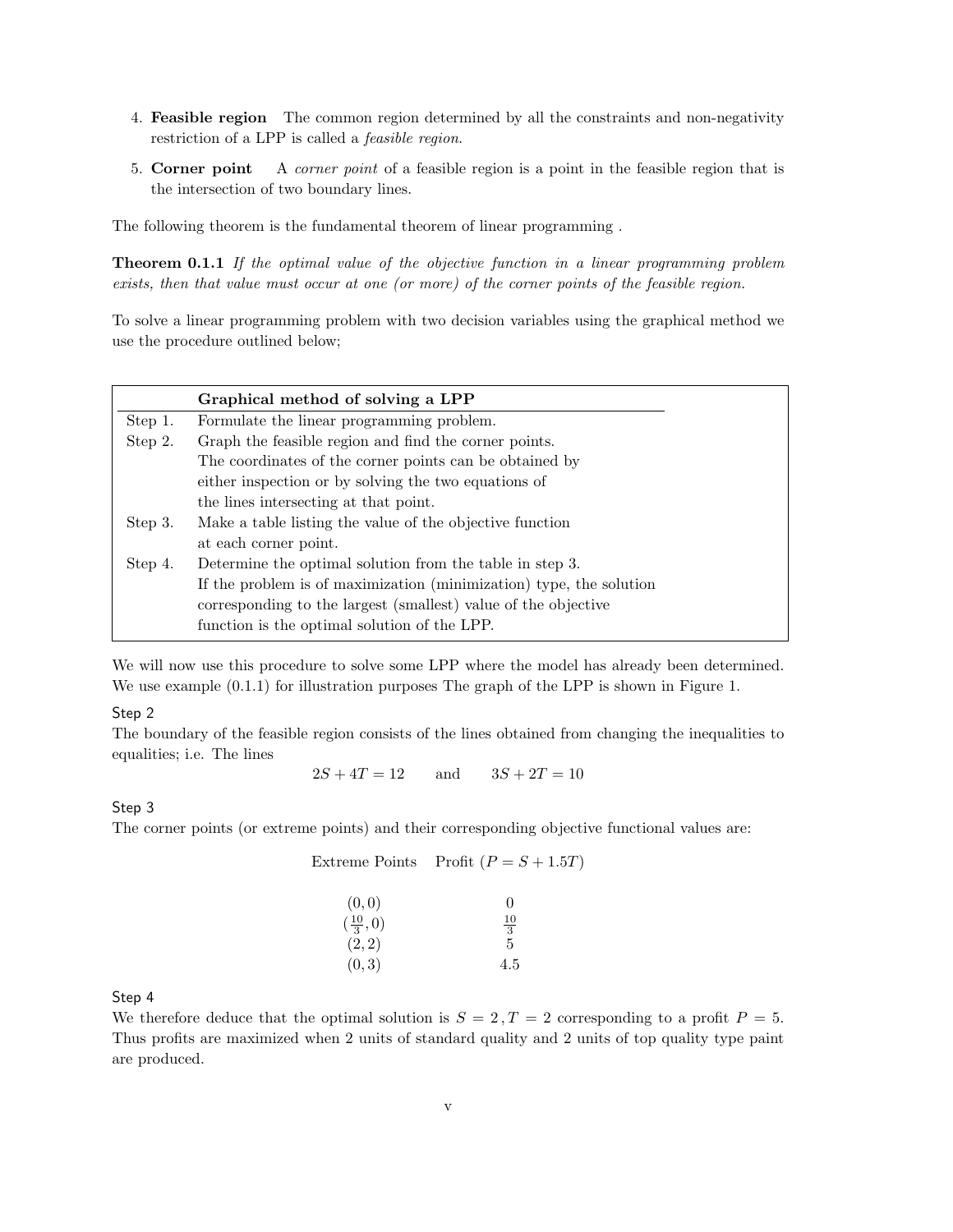

Figure 1: Graphical solution of the model of prototype example

#### Example 0.1.3

A furniture company produces inexpensive tables and chairs. The production process for each is similar in that both require a certain number of hours of carpentry work and a certain number of labour hours in the painting department.

Each table takes 4 hours of carpentry and 2 hours in the painting department. Each chair requires 3 hours of carpentry and 1 hour in the painting department. During the current production period, 240 hours of carpentry time are available and 100 hours in painting is available. Each table sold yields a profit of E7; each chair produced is sold for a E5 profit.

Find the best combination of tables and chairs to manufacture in order to reach the maximum profit. Solution:

We begin by summarizing the information needed to solve the problem in the form of a table. This helps us understand the problem being faced.

|            |   | Hours required        |                               |
|------------|---|-----------------------|-------------------------------|
|            |   | to make $1$ Unit $\,$ |                               |
| Department |   |                       | Tables Chairs Available Hours |
| Carpentry  |   |                       | 240                           |
| Painting   | 2 |                       | 100                           |
| Profit     |   |                       |                               |

The objective is to maximize profit.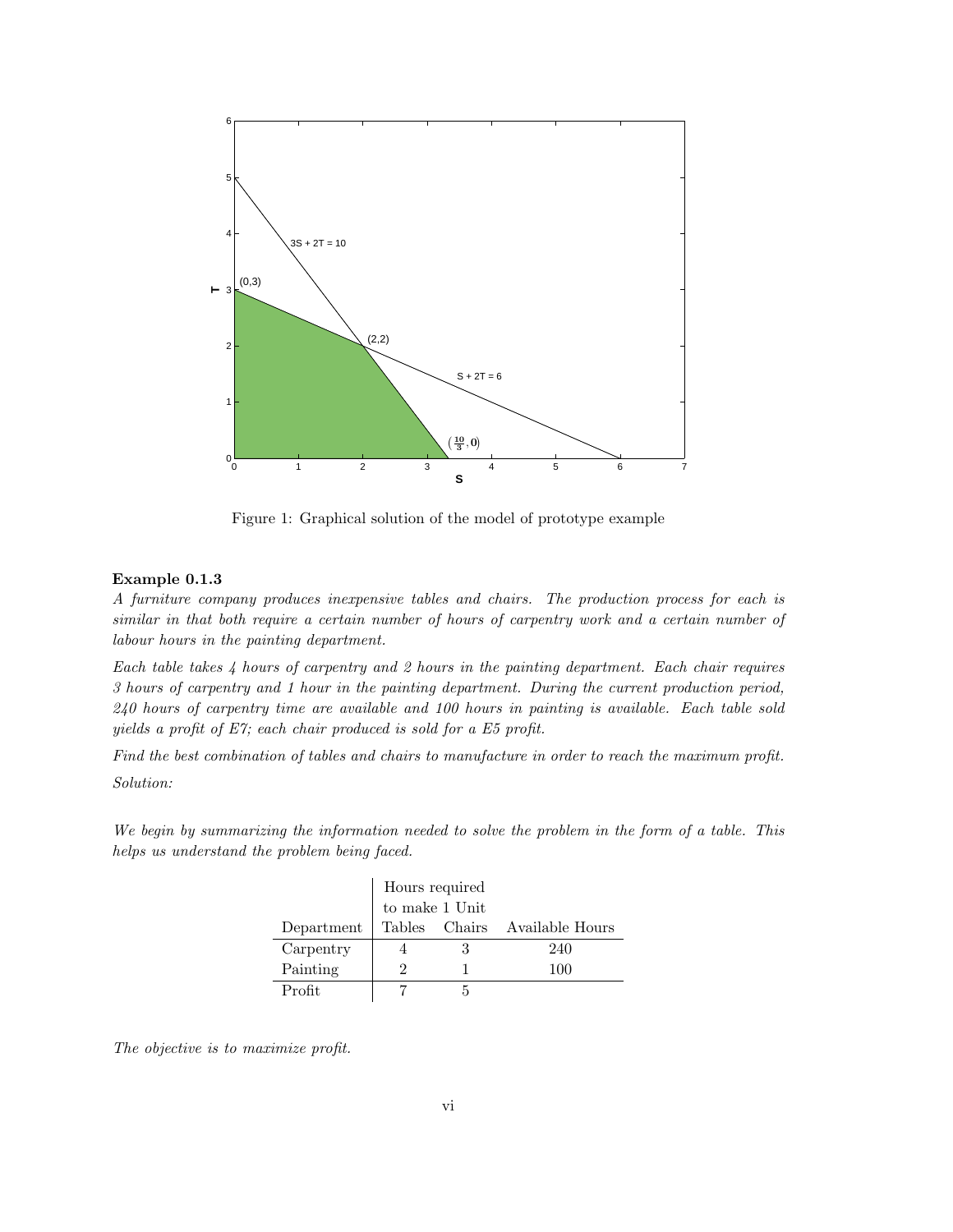The constraints are

- 1. The hours of carpentry time used cannot exceed 240 hours per week.
- 2. The hours of painting time used cannot exceed 100 hours per week.
- 3. The number of tables and chairs must be non-negative.

The decision variables that represent the actual decision to be made are defined as

 $x_1$  = number of tables to be produced  $x_2 = number of chairs to be produced$ 

Now we can state the linear programming (LP) problem in terms of  $x_1$  and  $x_2$  and Profit (P).

| maximize   | $P = 7x_1 + 5x_2$      | (Objective function)            |
|------------|------------------------|---------------------------------|
| subject to | $4x_1 + 3x_2 \leq 240$ | (hours of carpentry constraint) |
|            | $2x_1 + x_2 \le 100$   | (hours of painting constraint)  |
|            | $x_1 > 0$ , $x_2 > 0$  | $(Non-negativity constant)$     |

To find the optimal solution to this LP using the graphical method we first identify the region of feasible solutions and the corner points of the of the feasible region. The graph for this example is plotted in figure (2)

In this example the corner points are  $(0,0)$ ,  $(50,0)$ ,  $(30,40)$  and  $(0,80)$ . Testing these corner points on  $P = 7x_1 + 5x_2$  gives

| Corner Point | Profit       |
|--------------|--------------|
| (0, 0)       | $\mathbf{0}$ |
| (50, 0)      | 350          |
| (30, 40)     | 410          |
| (0, 80)      | 400          |

Because the point  $(30,40)$  produces the highest profit we conclude that producing 30 tables and 40 chairs will yield a maximum profit of E410.

### Example 0.1.4

A small brewery produces Ale and Beer. Suppose that production is limited by scarce resources of corn, hops and barley malt. To make Ale 5kg of Corn, 4kg of hops and 35kg of malt are required. To make Beer 15kg of corn, 4 kg of hops and 20kg of malt are required. Suppose that only 480 kg of corn, 160kg of hops and 1190 kg of malt are available. If the brewery makes a profit of  $E13$  for each kg of Ale and E23 for each kg of Beer, how much Ale and Beer should the brewer produce in order to maximize profit?

Solution:

The given information is summarized in the table below.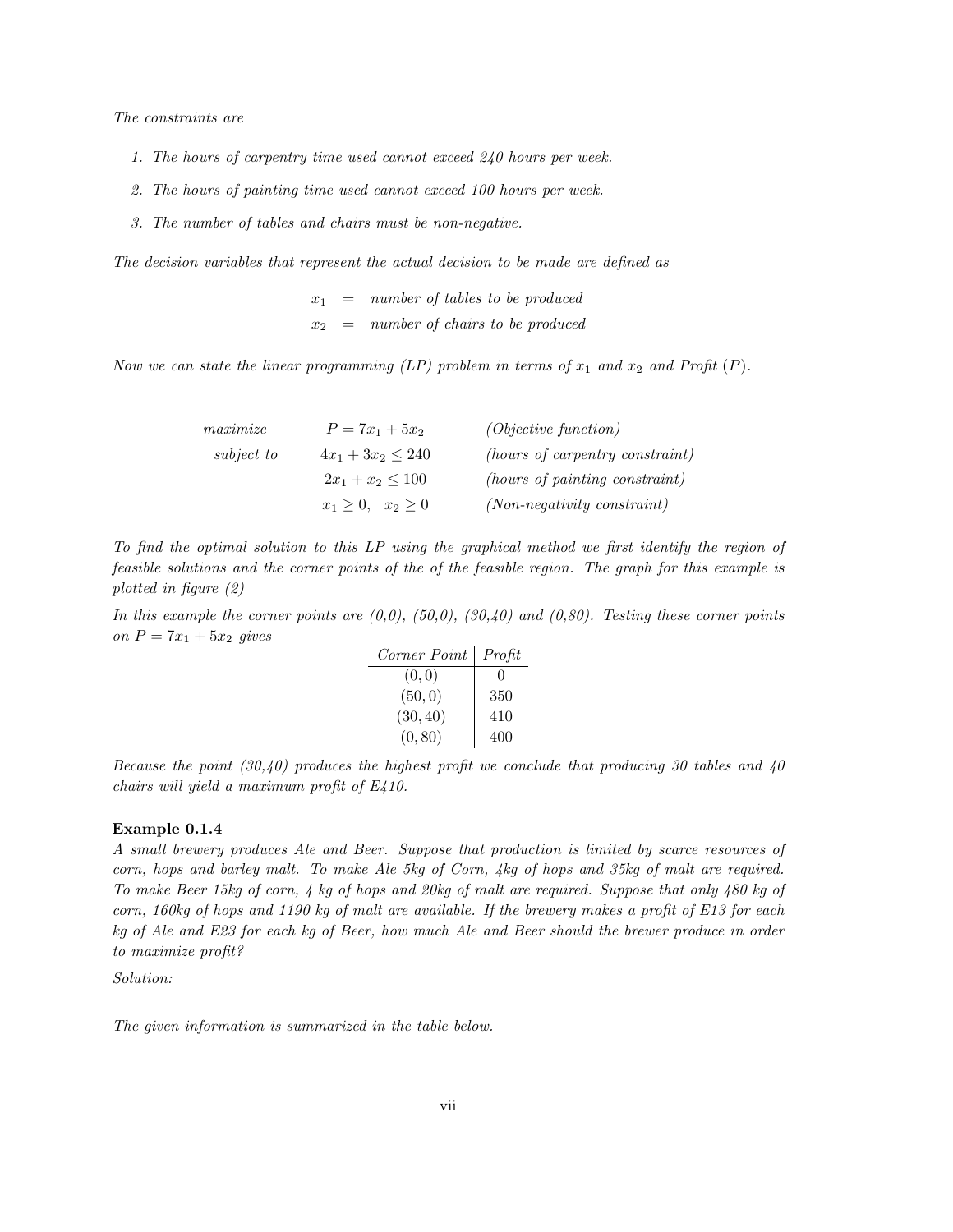

Figure 2: Graphical solution of the carpentry/painting model

|             |     | Beverages   | $A\mathit{valid}ble$ |
|-------------|-----|-------------|----------------------|
| Ingredients | Ale | <b>Beer</b> | quantity             |
| Corn(Kg)    | 5   | 15          | 480                  |
| Hops $(Kq)$ | 4   |             | 160                  |
| Malt $(Kg)$ | 35  | 20          | 1190                 |
| Profit      | 13  | 93          |                      |

The decision variables are

- 1.  $x_1$  the amount of Ale to be produced.
- 2. x<sup>2</sup> the amount of Beer to be produced.

The profit function is given by  $P = 13x_1 + 23x_2$ . Thus the LP problem can be formulated as follows:

Maximize

\n
$$
P = 13x_1 + 23x_2
$$
\nSubject to

\n
$$
5x_1 + 15x_2 \le 480
$$
\n
$$
4x_1 + 4x_2 \le 160
$$
\n
$$
35x_1 + 20x_2 \le 1190
$$
\n
$$
x_1 \ge 0, \quad x_2 \ge 0
$$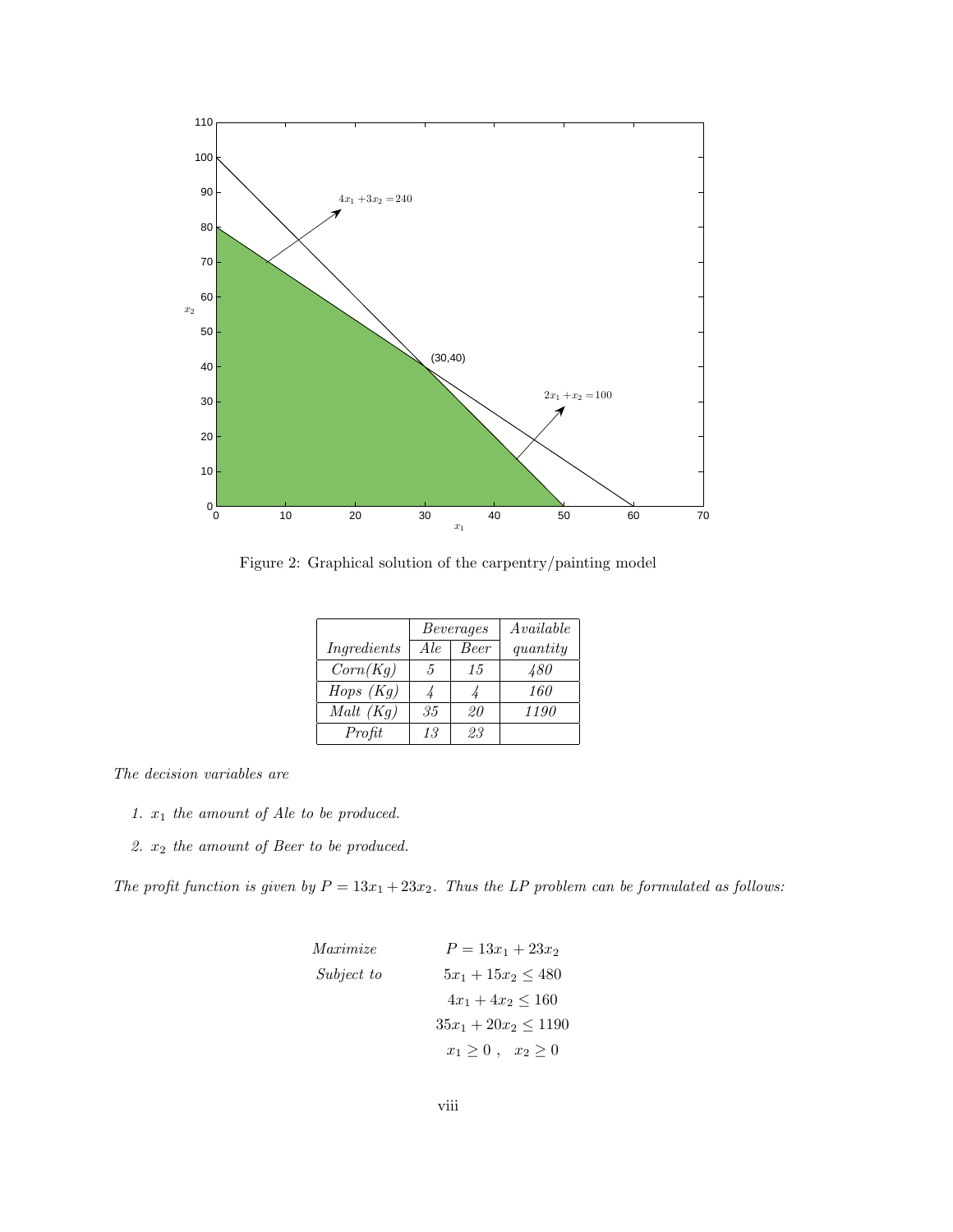

Figure 3: Graphical solution of the brewery model

The graph for this example is plotted in figure  $(3)$ 

The corner points in this example are  $(0,0)$ ,  $(0,32)$ ,  $(12,28)$ ,  $(26,14)$  and  $(34,0)$ . Testing these corner points on  $P = 13x_1 + 23x_2$  gives

| Corner Point | Profit            |
|--------------|-------------------|
| (0, 0)       | $\mathbf{\Omega}$ |
| (0, 32)      | 736               |
| (12, 28)     | 800               |
| (26, 14)     | 660               |
| (34, 0)      | 442               |

Because the point (12,28) produces the highest profit we conclude that producing 12 Kg of Ale and 28 Kg of Beer will yield a maximum profit of E800.

**Example 0.1.5** (Medicine) A patient in a hospital is required to have at least  $84$  units of drug A and 120 units of drug B each day. Each gram of substance M contains 10 units of drug A and 8 units of drug B, and each gram of substance N contains 2 units of drug A and 4 units of drug B. Now suppose that both M and N contain an undesirable drug C, 3 units per gram in M and 1 unit per gram in N. How many grams of substances M and N should be mixed to meet the minimum daily requirements at the same time minimize the intake of drug C? How many units of the undesirable drug C will be in this mixture?

Solution: We start by summarizing the given data in the following table;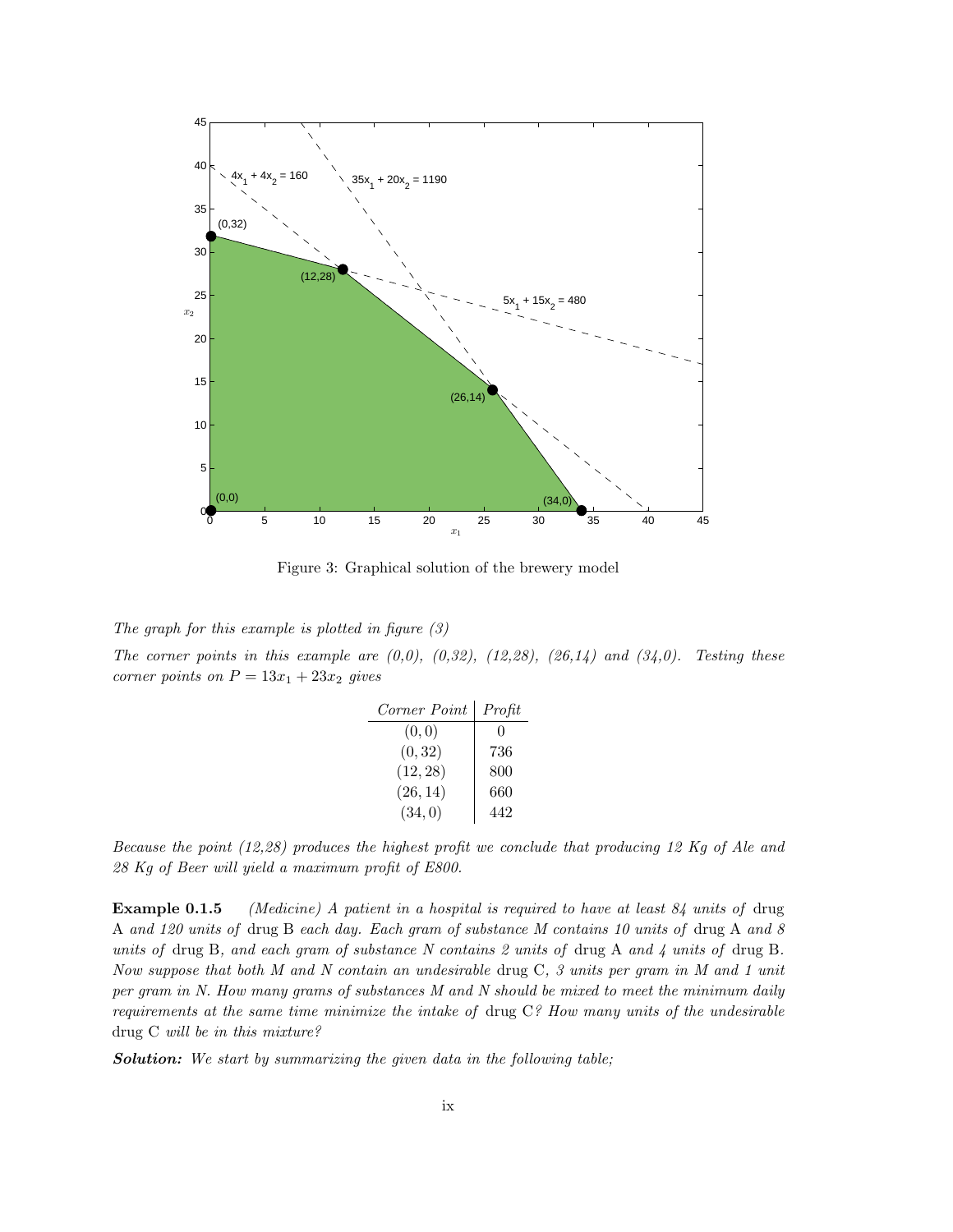|           |              | AMOUNT OF DRUG PER GRAM | MINIMUM DAILY |
|-----------|--------------|-------------------------|---------------|
|           | Substance M  | Substance N             | REQUIREMENT   |
| Drug A    | 10 Units     | $2 \; units$            | 84 units      |
| Drug B    | 8 units      | $\lambda$ units         | 120 units     |
| $Drug\ C$ | $3 \; units$ | $1 \; unit$             |               |

To form the mathematical model, we start by identifying the decision variables.

Let:  $x_1$  = Number of grams of substance M used.  $x_2$  = Number of grams of substance N used.

The objective is to minimize the intake of drug  $C$ . In terms of the decision variables, the objective function is

$$
C = 3x_1 + x_2
$$

which gives the amount of the undesirable drug C in  $x_1$  grams of M and  $x_2$  grams of N. The following conditions must be satisfied to meet daily requirements:

| Number of units of<br>$\begin{array}{c}\n \text{drug } A \\  \text{in } x_1 \text{ grams of substance } M\n \end{array} \bigg) +  $ |  | Number of units of<br>$\left(\begin{array}{c} drug\ A\ in\ x_2\ grams\ of\ substance\ N\ \end{array}\right)$ |  |
|-------------------------------------------------------------------------------------------------------------------------------------|--|--------------------------------------------------------------------------------------------------------------|--|
| Number of units of<br>$\begin{array}{c}\n\text{ drug } B \\ \text{in } x_1 \text{ grams of substance } M\n\end{array}$              |  | Number of units of<br>$\begin{pmatrix} drug \ B \ in \ x_2 \ grams \ of \ substance \ N \end{pmatrix}$       |  |

(Number of grams of substance M used)  $\geq 0$ 

(Number of grams of substance N used)  $\geq 0$ 

Writing the above constraint inequalities in terms of the decision variables  $x_1$  and  $x_2$  and including the objective function we obtain the following linear programming model.

| Minimize   | $C = 3x_1 + x_2$            |
|------------|-----------------------------|
| Subject to | $10x_1 + 2x_2 \geq 84$      |
|            | $8x_1 + 4x_2 \ge 120$       |
|            | $x_1 \geq 0$ , $x_2 \geq 0$ |

Figure 4 shows the graph of the feasible region obtained by plotting the system of inequalities. The evaluation of the objective function at each corner point is show in the table below.

| CORNER POINT |                  |
|--------------|------------------|
| $(x_1, x_2)$ | $C = 3x_1 + x_2$ |
| (0, 42)      | 42               |
| (4, 22)      | 34               |
| (15,0)       | $\frac{1}{2}$ .5 |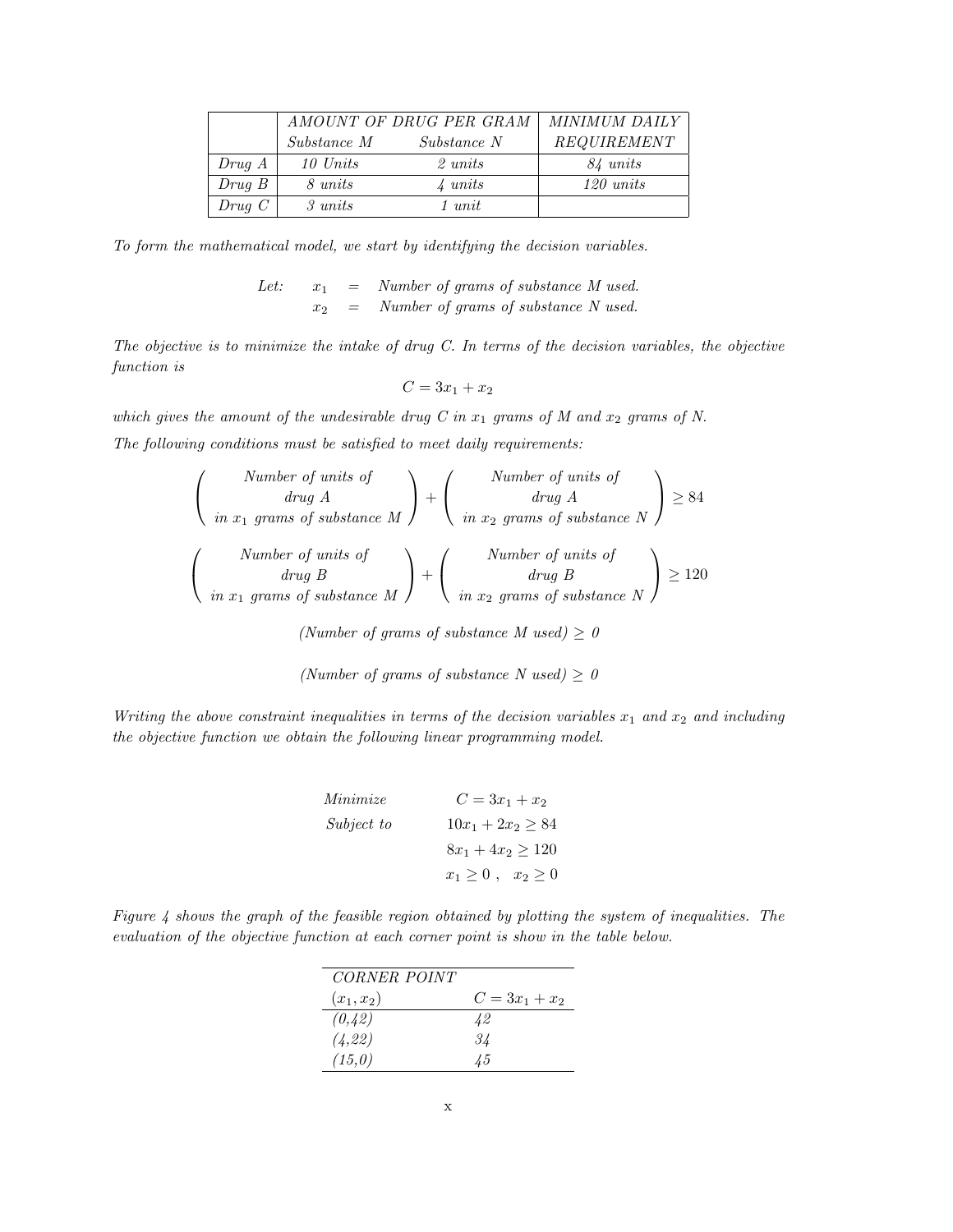

Figure 4: Graphical solution of the medicine minimization example

The graphical method is the easiest way to solve a small LP problem. However this method is useful only when there are two decision variables. When there are more than two decision variables, it is not possible to plot the solution on a two-dimensional graph and we must turn to more complex methods.

The graphical nature of the above method makes its use limited to problems involving only two decision variables. For such problems it is possible to represent the constraints graphically. A graphical solution for a problem with a higher number of decision variables than two cannot be practically obtained because of the complexity of the graphs in higher dimensional spaces. An additional limitation of this method is that if the graph is not good, the answer may be very inaccurate.

A very useful method of solving linear programming problems of any size is the so called Simplex method. The use of computers has made this method a viable tool for solving linear programming problems involving a very large number of decision variables.

# 0.1.5 Summary

In this section we have formulated linear programming problems and used a graphical method to obtain solutions to such problems. The types of problems we considered were maximization and minimization problems in which an objective function was either maximized or minimized subject to a set of constraints.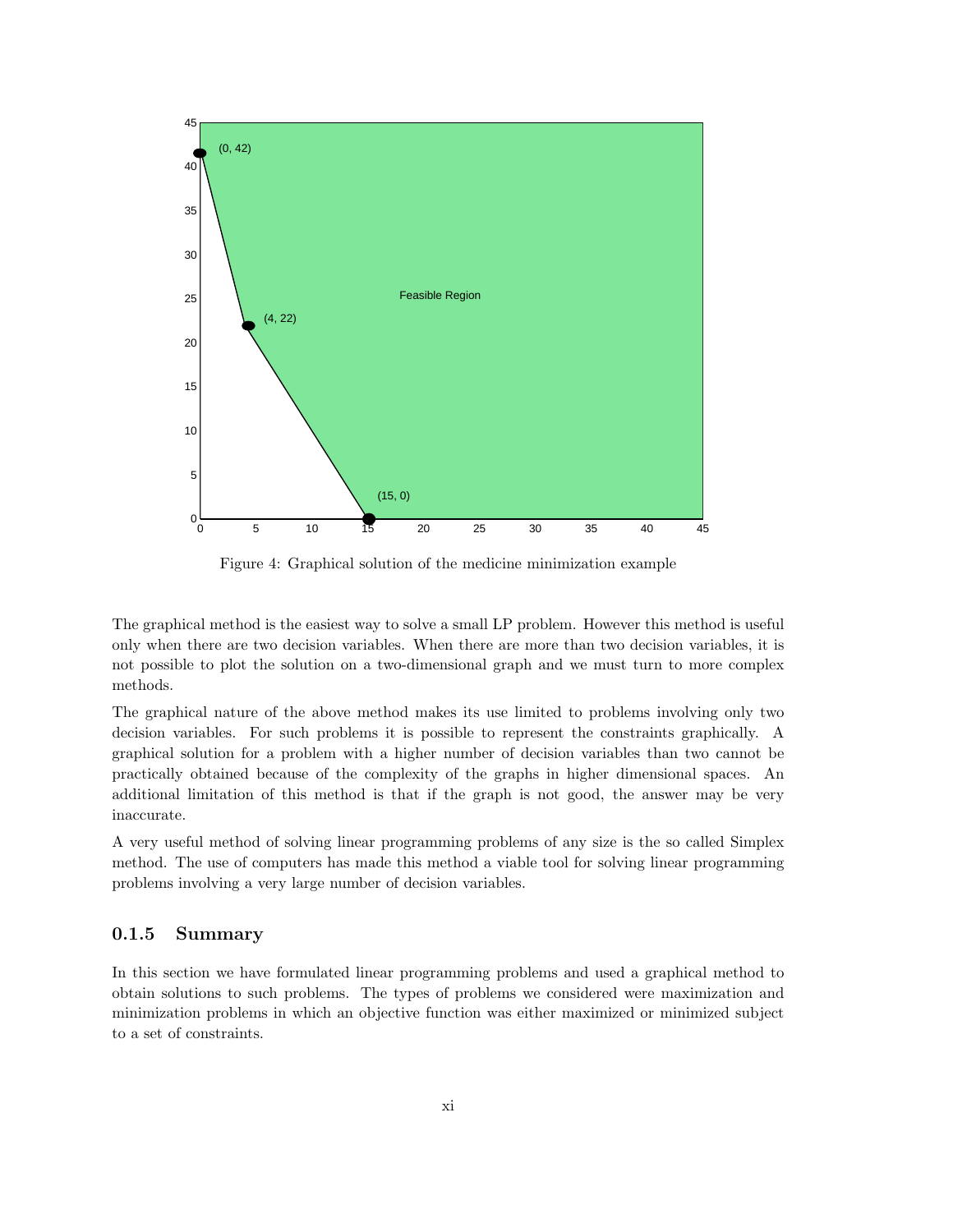# 0.1.6 Exercise: Maximization problems

Use the graphical method to solve each of the following LP problems.

- 1. A wheat and barley farmer has 168 hectare of ploughed land, and a capital of E2000. It costs E14 to sow one hectare wheat and E10 to sow one hectare of barley. Suppose that his profit is E80 per hectare of wheat and E55 per hectare of barley. Find the optimal number of hectares of wheat and barley that must be ploughed in order to maximize profit? What is the maximum profit? [80,88], Profit E11 240
- 2. An company manufactures two electrical products: air conditioners and large fans. The assembly process for each is similar in that both require a certain amount of wiring and drilling. Each air conditioner takes 3 hours of wiring and 2 hours of drilling. Each fan must go through 2 hours of wiring and 1 hour of drilling. During the next production period, 240 hours of wiring time are available and up to 140 hours of drilling time may be used. Each air conditioner sold yields a profit of E25. Each fan assembled may be sold for a profit of E15. Formulate and solve this linear programming mix situation to find the best combination of air conditioners and fans that yields the highest profit. [40 air conditioners, 60 fans, profit E1900]
- 3. A manufacturer of lightweight mountain tents makes a standard model and an expedition model for national distribution. Each standard tent requires 1 labour hour from the cutting department and 3 labour hours from the assembly department. Each expedition tent requires 2 labour hours from the cutting department and 4 labour hours from the assembly department. The maximum labour hours available per day in the cutting department and the assembly department are 32 and 84 respectively. If the company makes a profit of E50 on each standard tent and E80 on each expedition tent, use the graphical method to determine how many tents of each type should be manufactured each day to maximize the total daily profit? [E1480]
- 4. A manufacturing plant makes two types of inflatable boats, a two-person boat and a fourperson boat. Each two-person boat requires 0.9 labour hours from the cutting department and 0.8 labour hours from the assembly department. Each four-person boat requires 1.8 labour hours from the cutting department and 1.2 labour hours from the assembly department. The maximum labour hours available per month in the cutting department and the assembly department are 864 and 672 respectively. The company makes a profit of E25 on each twoperson boat and E40 on each four-person boat. Use the graphical method to find the maximum profit.  $[E21 600]$
- 5. LESCO Engineering produces chairs and tables. Each table takes four hours of labour from the carpentry department and two hours of labour from the finishing department. Each chair requires three hours of carpentry and one hour of finishing. During the current week, 240 hours of carpentry time are available and 100 hours of finishing time. Each table produced gives a profit of E70 and each chair a profit of E50. How many chairs and tables should be made in order to maximize profit?  $[40,30]$ ,  $P = E410$
- 6. A company manufactures two products X and Y. Each product has to be processed in three departments: welding, assembly and painting. Each unit of X spends 2 hours in the welding department, 3 hours in assembly and 1 hour in painting. The corresponding times for a unit of Y are 3,2 and 1 respectively. The man-hours available in a month are 1500 for the welding department, 1500 in assembly and 550 in painting. The contribution to profits and fixed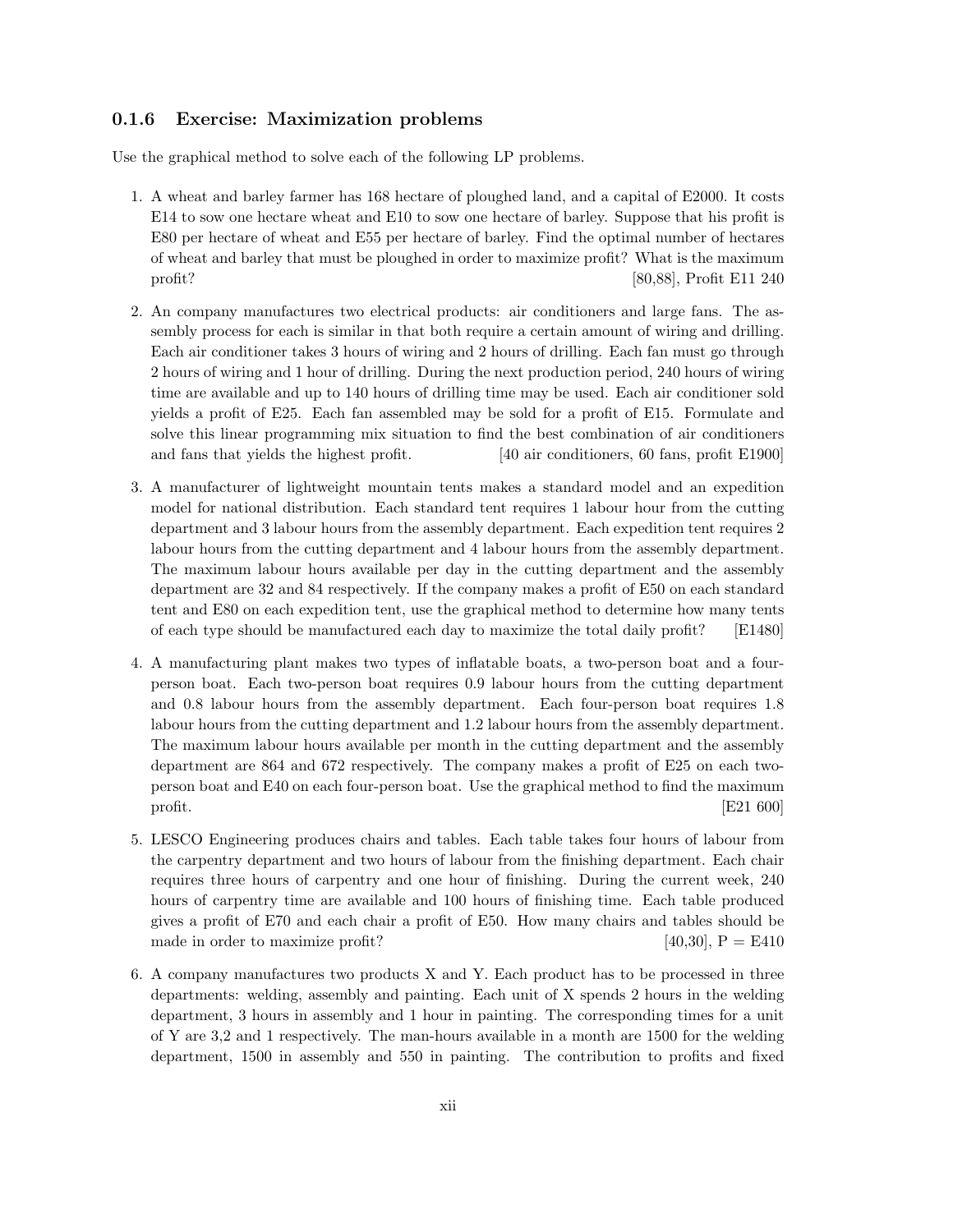overheads are E100 for product X and E120 for product Y. Formulate the appropriate linear programming problem and solve it graphically to obtain the optimal solution for the maximum contribution.  $[150, 400]$ ,  $P = 63000$ 

7. Suppose a manufacturer of printed circuits has a stock of 200 resistors, 120 transistors and 150 capacitors and is required to produce two types of circuits.

Type A requires 20 resistors, 10 transistors and 10 capacitors.

Type B requires 10 resistors, 20 transistors and 30 capacitors.

If the profit on type A circuits is E5 and that on type B circuits is E12, how many of each circuit should be produced in order to maximize profit?  $[6,3]$ ,  $P = 66$ 

8. A small company builds two types of garden chairs.

Type A requires 2 hours of machine time and 5 hours of craftsman time.

Type B requires 3 hours of machine time and 5 hours of craftsman time.

Each day there are 30 hours of machine time available and 60 hours of craftsman time. The profit on each type A chair is E60 and on each type B chair is E84. Formulate the appropriate linear programming problem and solve it graphically to obtain the optimal solution that maximizes profit.  $[6,6]$ ,  $P = 864$ 

- 9. Namboard produces two gift packages of fruit. Package A contains 20 peaches, 15 apples and 10 pears. Package B contains 10 peaches, 30 apples and 12 pears. Namboard has 40 000 peaches, 60 000 apples and 27 000 pears available for packaging. The profit on package A is E2.00 and the profit on B is E2.50. Assuming that all fruit packaged can be sold, what number of packages of types A and B should be prepared to maximize the profit? [750 type A, 1625 type B]
- 10. A factory manufactures two products, each requiring the use of three machines. The first machine can be used at most 70 hours; the second machine at most 40 hours; and the third machine at most 90 hours. The first product requires 2 hours on Machine 1, 1 hour on Machine 2, and 1 hour on Machine 3; the second product requires 1 hour each on machines 1and 2 and 3 hours on Machine 3. If the profit in E40 per unit for the first product and E60 per unit for the second product, how many units of each product should be manufactured to maximize profit?  $[24,22, P = 2280]$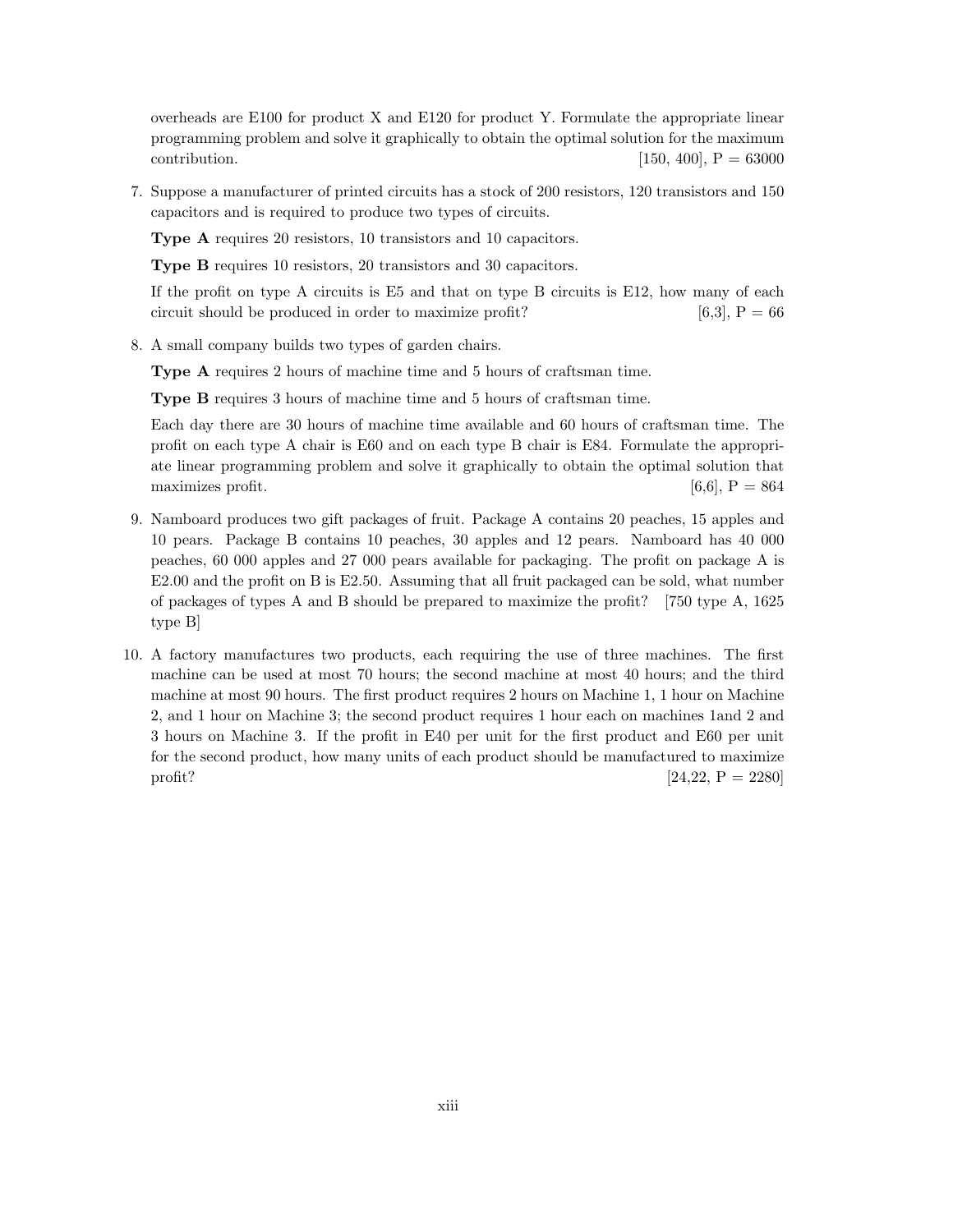# 0.1.7 Exercises 3.2: Minimization problems

1. A house wife wishes to mix together two kinds of food, I and II, in such a way that the mixture contains at least 10 units of vitamin A, 12 units of vitamin B and 8 units of vitamin C. The vitamin contents of one kg of food is given below;

|         | Vitamin A   Vitamin B | Vitamin C |
|---------|-----------------------|-----------|
| Food I  |                       |           |
| Food II |                       |           |

One Kg of food I costs E6 and one Kg of food II costs E10. Formulate the above problem as a linear programming problem and find the least cost of the mixture which will produce the diet.  $[2.4, \text{ cost} = \text{E52}]$ 

- 2. A chicken farmer can buy a special food mix A at 20c per Kg and special food mix B at 40c per Kg. Each Kg of mix A contains 3000 units of nutrient  $N_1$  and 1000 units of nutrient  $N_2$ ; each Kg of mix B contains 4000 units of nutrient  $N_1$  and 4000 units of nutrient  $N_2$ . If the minimum daily requirements for the chickens collectively are  $36000$  units of nutrient  $N_1$  and 20000 units of nutrient  $N_2$ , how many pounds of each food mix should be used each day to minimize daily food costs while meeting (or exceeding) the minimum daily nutrient requirements? What is the minimum daily cost? [8kg of mix A, 3 kg of mix B;  $C = E2.80$  per day]
- 3. A farmer can buy two types of plant food, mix A and mix B. Each cubic metre of mix A contains 20 kg of phosphoric acid, 30 kg of nitrogen, and 5 kg of potash. Each cubic metre of mix B contains 10 kg of phosphoric acid, 30 kg of nitrogen and 10 kg of potash. The minimum monthly requirements are 460 kg of phosphoric acid, 960 kg of nitrogen, and 220 kg of potash. If mix A costs E30 per cubic metre and mix B costs E35 per cubic metre, how many cubic metres of each mix should the farmer blend to meet the minimum monthly requirements at a minimal cost? What is the cost?  $, 12 \, m^3,$  E1020]
- 4. A city council voted to conduct a study on inner city community problems. A nearby university was contacted to provide sociologists and research assistants. Allocation of time and costs per week are given in the table. How many sociologists and how many research assistants should be hired to minimize the cost and meet the weekly labour-hour requirements? What is the weekly cost?

|                    | <b>LABOUR HOURS</b> |           | MINIMUM LABOUR-     |
|--------------------|---------------------|-----------|---------------------|
|                    |                     | Research  | <b>HOURS NEEDED</b> |
|                    | Sociologist         | Assistant | PER WEEK            |
| <b>FIELDWORK</b>   | 10                  | 30        | 180                 |
| RESEARCH CENTRE    | 30                  | 10        | 140                 |
| COSTS PER WEEK (E) | 500                 | 300       |                     |

5. A laboratory technician in a medical research centre is asked to formulate a diet from two commercially packaged foods, food A and food B, for a group of animals. Each kg of food A contains 8 units of fat, 16 units of carbohydrates, and 2 units of protein. Each Kg of food B contains 4 units of fat, 32 units of carbohydrate and 8 units of protein. The minimum daily requirements are 176 units of fat, 1024 units of carbohydrate, and 384 units of protein. If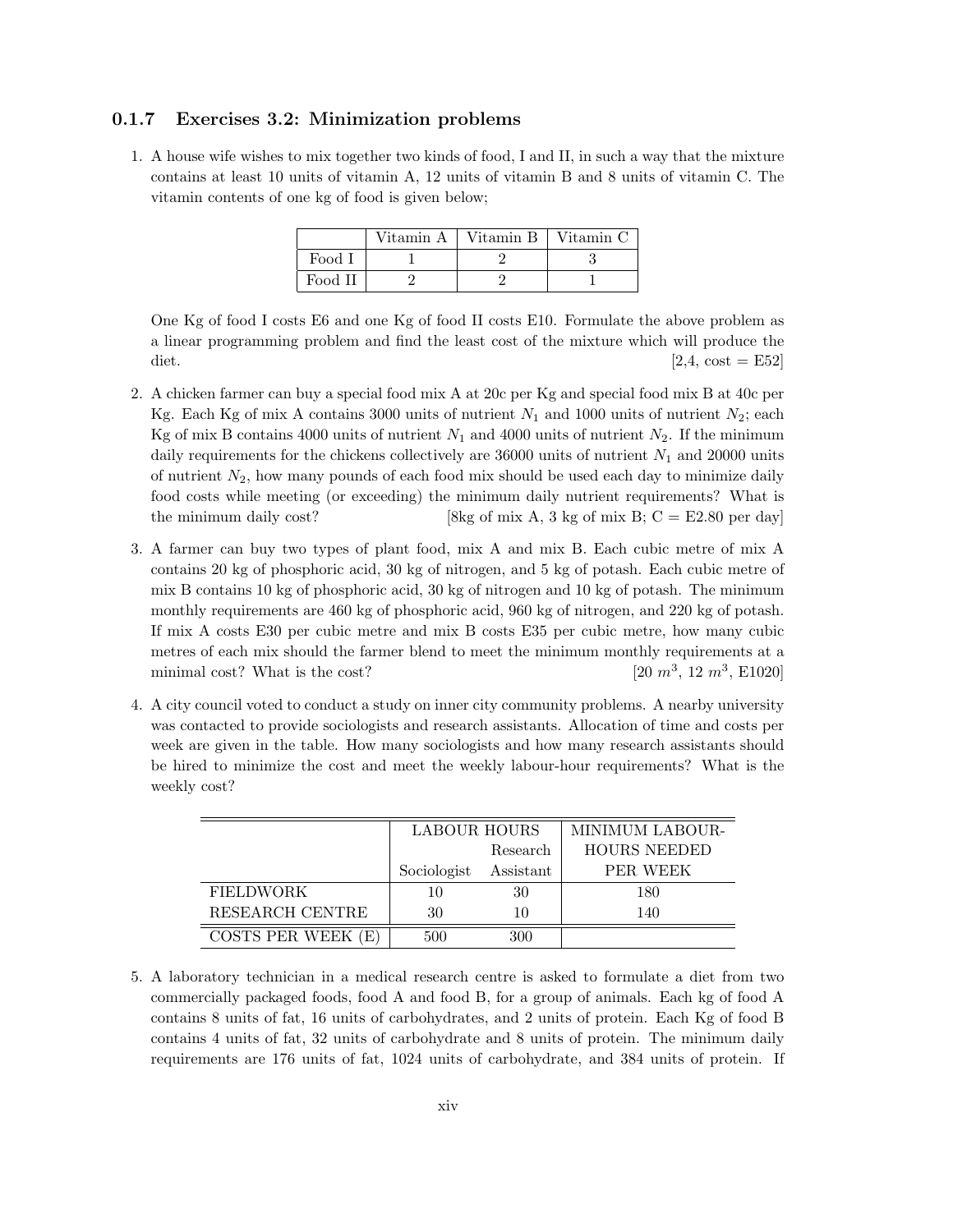food A costs 5c per Kg and food B costs 5c per Kg, how many kilograms of each food should be used to meet the minimum daily requirements at the least cost? What is the cost of this amount?

6. A can of cat food, guaranteed by the manufacturer to contain at least 10 units of protein, 20 units of mineral matter, and 6 units of fat, consists of a mixture of four different ingredients. Ingredient A contains 10 units of protein, 2 units of mineral matter, and  $\frac{1}{2}$  unit of fat per 100g. Ingredient B contains 1 unit of protein, 40 units of mineral matter, and 3 units of fat per 100g. Ingredient C contains 1 unit of protein, 1 unit of mineral matter, and 6 units of fat per 100g. Ingredient D contains 5 units of protein, 10 units of mineral matter, and 3 units of fat per 100g. The cost of each ingredient is 3c, 2c, 1c, and 4c per 100g, respectively. How many grammes of each should be used to minimise the cost of the cat food, while still meeting the guaranteed composition?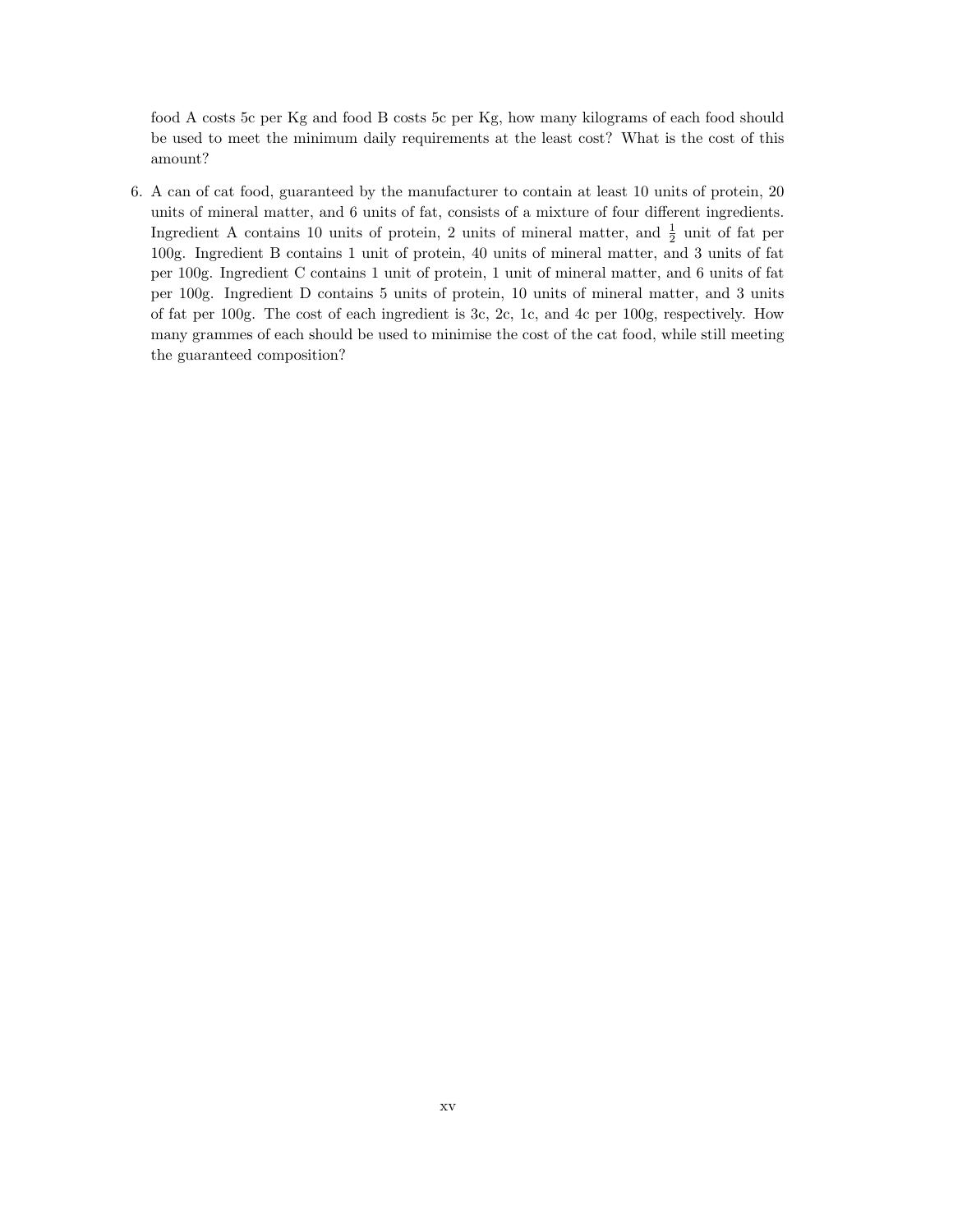# 0.1.8 The simplex method - maximisation

The Simplex method is based on an understanding of the algebra of the linear programming problem being solved. We begin by stating a general maximising linear programming problem involving  $n$ unknown (or decision) variables and  $m$  constraints as

Maximise: 
$$
z = c_1x_1 + c_2x_2 + \dots + c_nx_n
$$
  
\nSubject to:  $a_{11}x_1 + a_{12}x_2 + \dots + a_{1n}x_n \le b_1$   
\n $a_{21}x_1 + a_{22}x_2 + \dots + a_{2n}x_n \le b_2$   
\n $\vdots$   
\n $a_{m1}x_1 + a_{m2}x_2 + \dots + a_{mn}x_n \le b_m$   
\n $x_1, x_2, \dots, x_n \ge 0$  (3)

or equivalently

$$
\max \quad z = \sum_{i=1}^{n} c_i x_i
$$
\n
$$
\text{subj. to:} \quad \sum_{i=1}^{n} a_{ki} x_i \leq b_k
$$
\n
$$
k = 1, 2, \dots, m
$$
\n
$$
(4)
$$

$$
x_i \geq 0, i = 1, 2, \dots, n \tag{5}
$$

We note in particular that all the constraints involve the  $\leq$  sign. We will use this type of maximising linear programming problem to introduce the Simplex method. Other types of inequalities as well as the minimising problem will be discussed later. The number  $m$ , of constraints, can be less, equal or even greater than n.

The Simplex method is similar to the graphical method in that it uses the extreme points of the feasible region to search for the solution. The main difference is that with the Simplex method, once the initial vertex has been chosen, movement from one vertex to another is in such a way that the value of the objective function improves with each move. Although there are  $n + m$  variables in m equations, the solution of the problem concerns the n variables in the original constraints. If  $m < n$ then some of the decision variables will have zero values.

Before we can employ the Simplex method we need to rewrite the problem in a standard form in which the constraints are equations rather than inequalities.

#### Standard Form

We consider the k-th constraint of the general linear programming problem  $(3)$ 

$$
a_{k1}x_1 + a_{k2}x_2 + \ldots + a_{kn}x_n \le b_k \tag{6}
$$

We convert the k-th inequality constraint to an equality constraint by introducing a new variable,  $x_{n+k} \geq 0$ , called a **slack variable**. The name of the variable derives from the fact that if the left hand side of the constraint is to balance with the right hand side of the constraint, then something has to be added to the left side.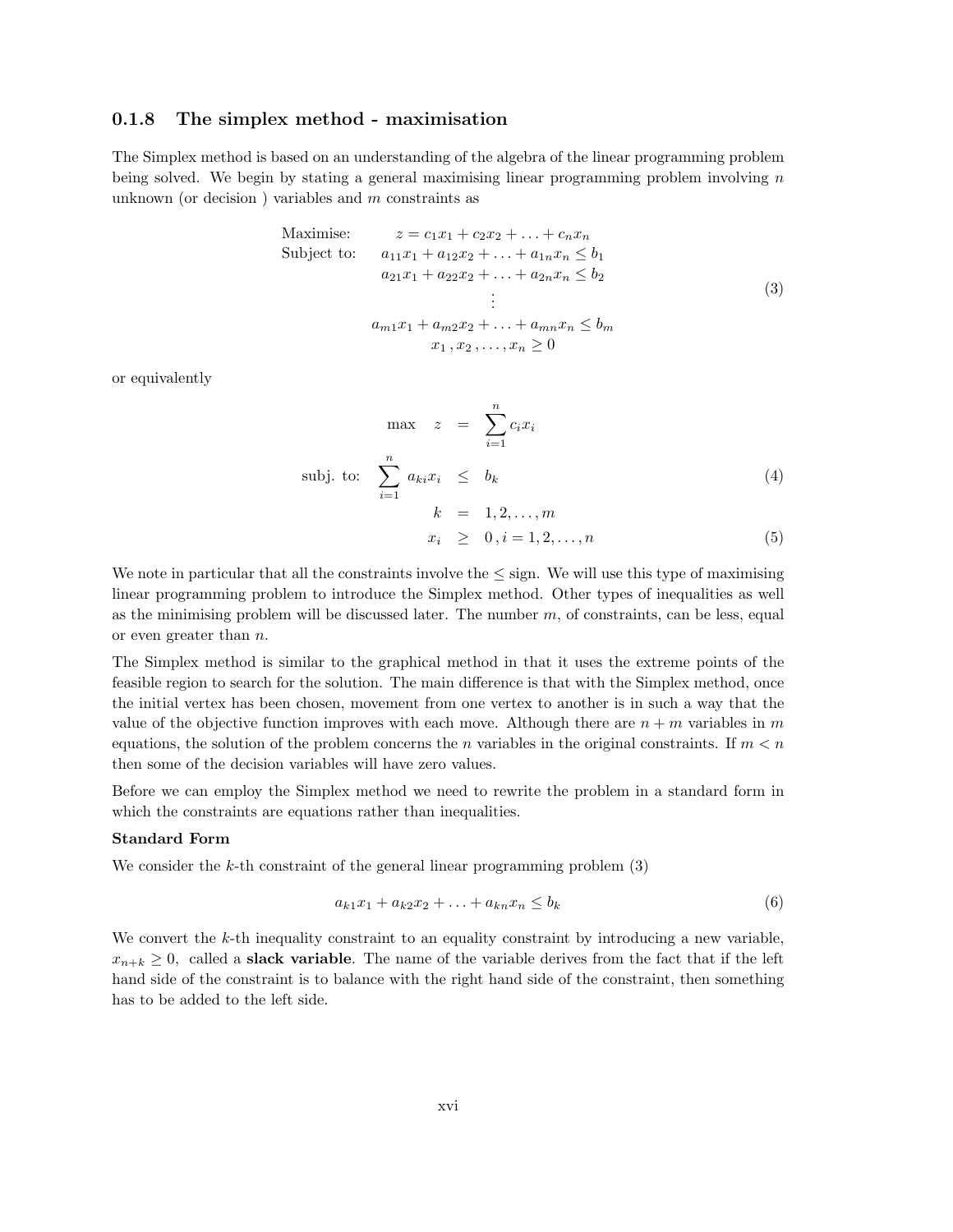If we do this for each of the  $m$  constraints we can write the standard form of the system  $(4)$  as

Maximise 
$$
z = \sum_{i=1}^{n} c_i x_i
$$
  
\nSubject to: 
$$
\sum_{i=1}^{n} a_{ki} x_i + x_{n+k} = b_k
$$

$$
k = 1, 2, ..., m
$$

$$
x_i \ge 0, x_{n+k} \ge 0, \quad i = 1, 2, ..., n
$$
\n(7)

We can write the standard form of the linear programming problem as a set of matrix equations

$$
z = C\mathbf{x}
$$
  

$$
A\mathbf{x} = \mathbf{b}
$$
 (8)

where

$$
A = \begin{bmatrix} a_{11} & a_{12} & \dots & a_{1n} & 1 & 0 & \dots & 0 \\ a_{21} & a_{22} & \dots & a_{2n} & 0 & 1 & \dots & 0 \\ \vdots & & & & \vdots & \vdots & & \vdots \\ a_{m1} & a_{m2} & \dots & a_{mn} & 0 & 0 & \dots & 1 \end{bmatrix}
$$
 (9)

and

$$
C = \begin{bmatrix} c_1 \\ c_2 \\ \vdots \\ c_n \\ 0 \\ 0 \\ \vdots \\ 0 \end{bmatrix}^T, \quad \mathbf{x} = \begin{bmatrix} x_1 \\ x_2 \\ \vdots \\ x_n \\ x_{n+1} \\ \vdots \\ x_{n+m} \end{bmatrix}, \quad \mathbf{b} = \begin{bmatrix} b_1 \\ b_2 \\ \vdots \\ b_m \end{bmatrix}
$$
(10)

We note the following about the standard linear programming problem:

- 1. The objective function is unchanged. The slack variables can be included in the objective function with zero coefficients.
- 2. The m constraints of the new system are represented by m equations and there are now  $n+m$ unknown variables (the solution variables plus the slack variables);
- 3. All the variables including the slack variables are nonnegative;
- 4. The right side values are nonnegative.

**Definition 0.1.1** A set of variables  $x_i$ , together which satisfy the equality constraints  $Ax = b$  are said to be basic variables. These basic variables form a basic solution or a basis. If all the basic variables are nonnegative then they form a **basic feasible solution**. We note that a basic feasible solution may not necessarily optimise the objective function.

In relation to the graphical approach we point out that every basic feasible solution is an extreme point of the feasible region, and conversely, every extreme point is a basic feasible solution.

As we discuss the Simplex procedure we will use our prototype example of the paint mix problem presented by the linear programme (2), whose solution has been previously found using the graphical method.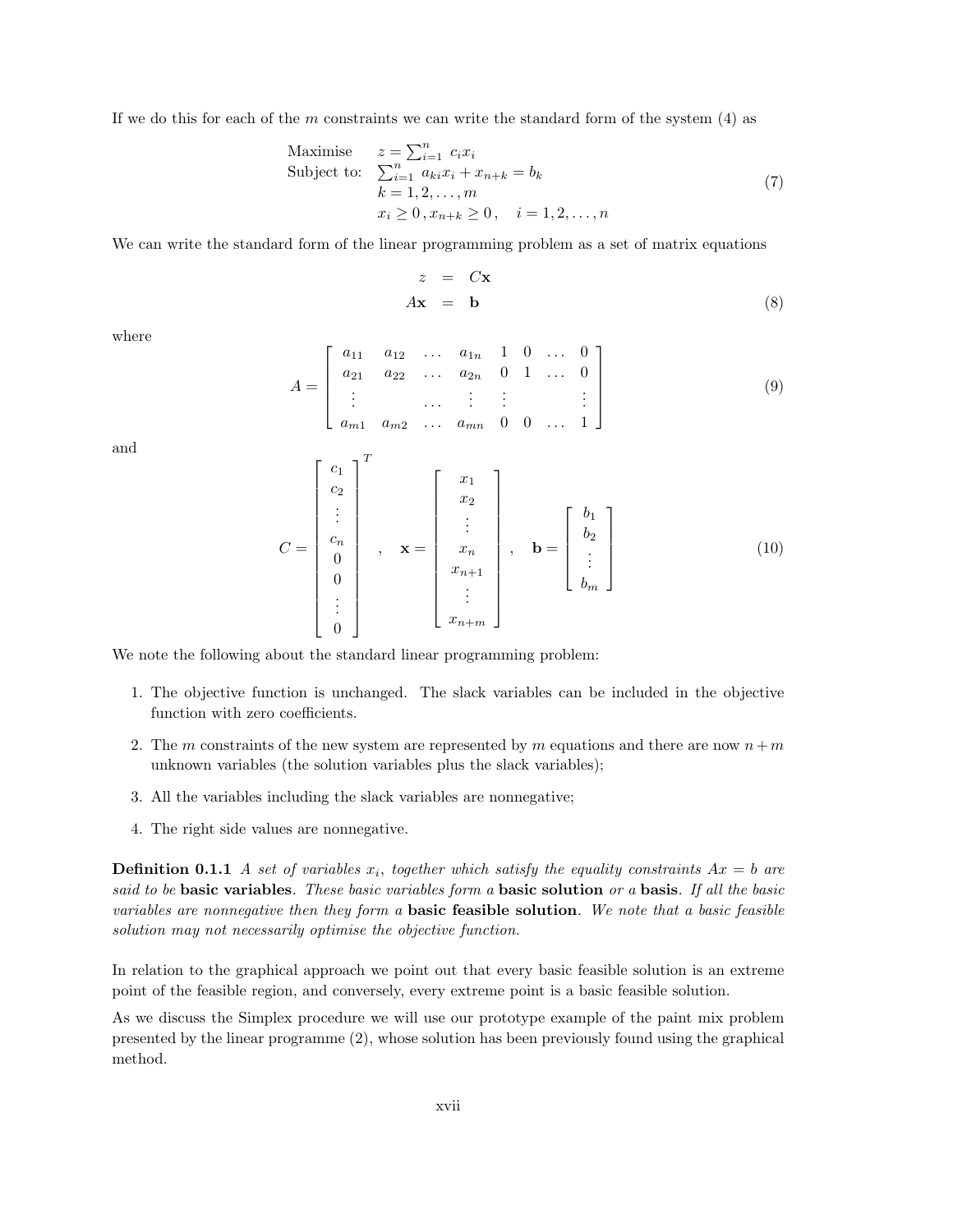The linear programming problem (2) is restated below with a slight change in the names of the decision variables  $(x_1$  instead of S and  $x_2$  instead of T) as

Maximise: 
$$
P = x_1 + 1.5x_2
$$
  
\nSubject to:  $2x_1 + 4x_2 \le 12$   
\n $3x_1 + 2x_2 \le 10$   
\n $x_1 \ge 0, x_2 \ge 0$  (11)

## Example 0.1.6

Writing the linear programme (11) in standard form we obtain

Maximise: 
$$
P = x_1 + 1.5x_2
$$
  
\nSubject to: 
$$
2x_1 + 4x_2 + x_3 = 12
$$

$$
3x_1 + 2x_2 + x_4 = 10
$$

$$
x_1 \ge 0, x_2 \ge 0
$$
\n(12)

where  $x_3$  and  $x_4$  are the slack variables.

Once we have written a linear programming in standard we are ready to solve it using the Simplex method.

## The Simplex Procedure

The Simplex procedure involves the following steps:

## Step 1: Find the initial basic feasible solution

The simplest choice of an initial feasible basic is to assume that none of the decision variables are basic. Hence we initially assume that the basic solution consists only of the slack variables.

i.e. Set  $x_i = 0, i = 1, 2, \ldots, n$  and  $x_{n+k} \neq 0, k = 1, 2, \ldots, m$ . This choice of the initial solution means that we initially assume that objective functional value is zero. In terms of the graphical method we start at the origin so as to move along the best possible route to the optimal solution.

**Example 0.1.7** If in the constraints of the standard form (12) we set  $x_1 = 0$ ,  $x_2 = 0$  we have the initial basic feasible solution  $x_3 = 12$ ,  $x_4 = 10$ , and  $P = 0$ .

#### Step 2: Set up the initial Simplex tableau

In this step we arrange the various matrices and vectors involved in the matrix form of the linear programming problem in the simplex tableau. This tableau contains all the information about the current basic variables and their corresponding values, the optimality status of the solution. The method then continues to use the principle of the Gauss-Jordan procedure to compute the next improved solution.

A typical initial simplex tableau has the form shown in Table 1

In the tableau:

- 1. The top row shows both the  $n + m$  decision and slack variables  $x_1, x_2, \ldots, x_{n+1}, \ldots, x_{n+m}$  as labels for the corresponding columns;
- 2. The coefficients of the constraints are shown in the middle rows;
- 3. The last row is the z-equation, showing the objective coefficients;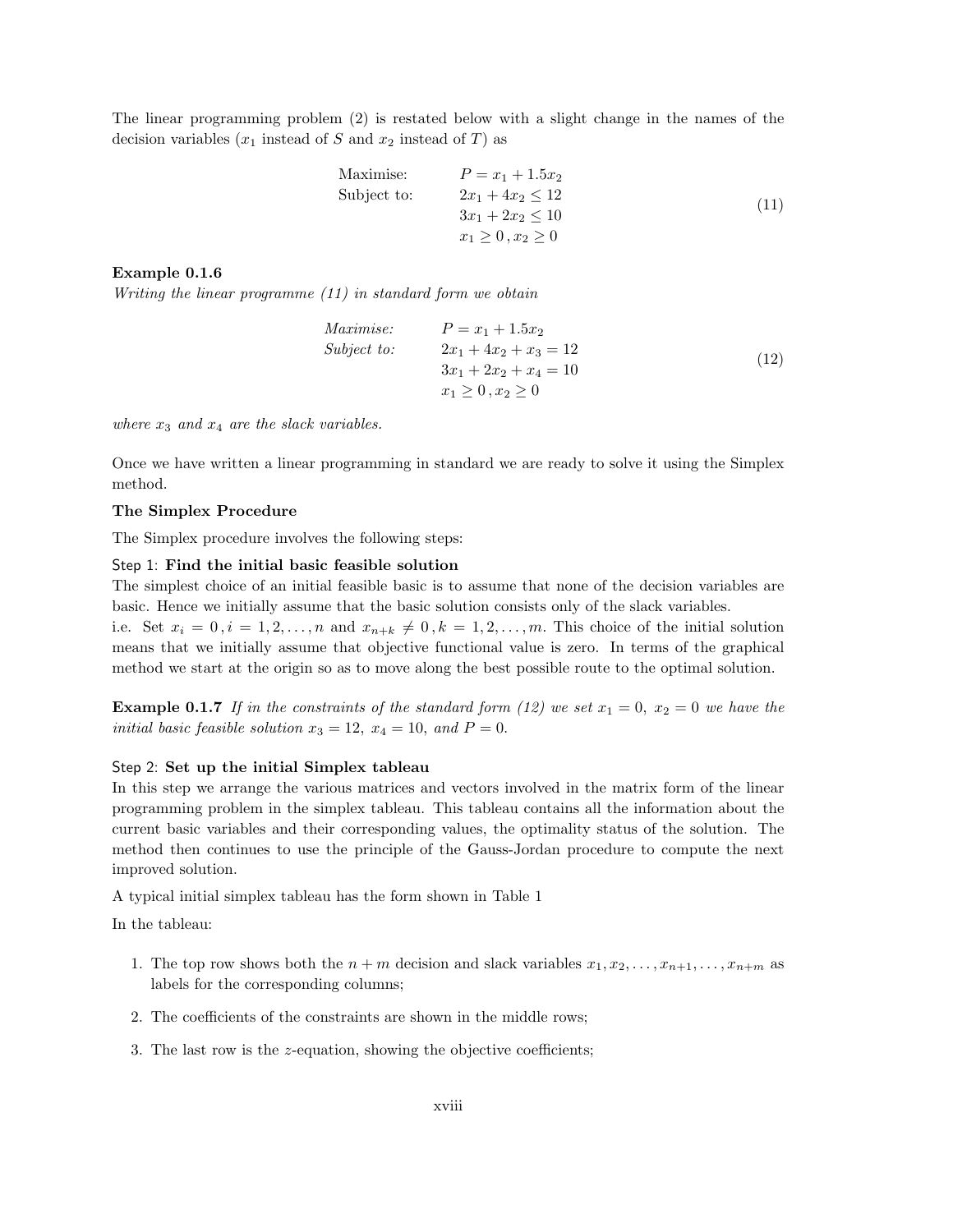|                                |        |                                    |  | Basic $x_1$ $x_2$ $x_n$ $x_{n+1}$ $x_{n+2}$ $x_{n+m}$ |              |                                 |                |
|--------------------------------|--------|------------------------------------|--|-------------------------------------------------------|--------------|---------------------------------|----------------|
|                                |        |                                    |  | $x_{n+1}$   $a_{11}$ $a_{12}$ $a_{1n}$ 1 0            |              | $\cdots$ 0                      |                |
| $x_{n+2}$   $a_{21}$           |        |                                    |  | $a_{22} \ldots a_{2n} \quad 0 \quad 1 \ldots$         |              | $\begin{matrix} 0 \end{matrix}$ | b <sub>2</sub> |
| $\mathbb{R} \times \mathbb{R}$ |        |                                    |  |                                                       |              |                                 |                |
| $x_{n+m}$                      |        | $a_{m1}$ $a_{m2}$ $\dots$ $a_{mn}$ |  | $\sim 0$                                              | $\mathbf{1}$ |                                 | $b_m$          |
| $z$                            | $-c_1$ |                                    |  | $-c_2$ $-c_n$ 0 0                                     |              |                                 |                |

Table 1: The general simplex tableau.

- 4. The extreme left column shows the basic variables;
- 5. Each basic variable
	- appears in exactly one equation in which it has a coefficient 1. The column it labels has all zeros except in the row in which it is shown as a basic variable
	- has a value shown on the extreme right column.

Initially the negative coefficients in the z-equation are a result of writing the objective equation as

$$
z - c_1 x_1 - c_2 x_2 - \ldots - c_n x_n = 0 \tag{13}
$$

so that z itself is treated like a variable. When the decision variables are initially set to zero, the initial value of  $z$  is also zero. The value of  $z$  will vary as the decision variables assume nonzero values. In particular for the maximising problem  $z$  will increase as any of the nonbasic variables with a negative entry in the z-row is increased.

#### Example 0.1.8

The initial Simplex tableau of our example is

## Tableau 1:

| <i>Basic</i> | $x_1$ | x <sub>2</sub> | $x_3$ | $x_4$ | R.H.S. |
|--------------|-------|----------------|-------|-------|--------|
| $x_3$        |       |                |       |       | 12     |
| $x_4$        |       |                |       |       | 10     |
|              |       |                |       |       |        |

The initial basic variables are  $x_3 = 12$  and  $x_4 = 10$  which you can read from the extreme left and right columns of the tableau.

#### Step 3: Test for optimality

At any stage of the procedure you can check whether the current basic solution is optimal. This information is contained in the objective row of the tableau. If all the entries in the objective row are nonnegative, then the current basic solution is optimal. In particular all the columns associated with the basic solution will have zero coefficients in the objective row while the columns associated with the nonbasic variables will have positive coefficients.

For our example, in the last row of Tableau 1 we have the negative coefficients  $-1$  and  $-1.5$  corresponding to  $x_1$  and  $x_2$ . Thus the present solution is not optimal.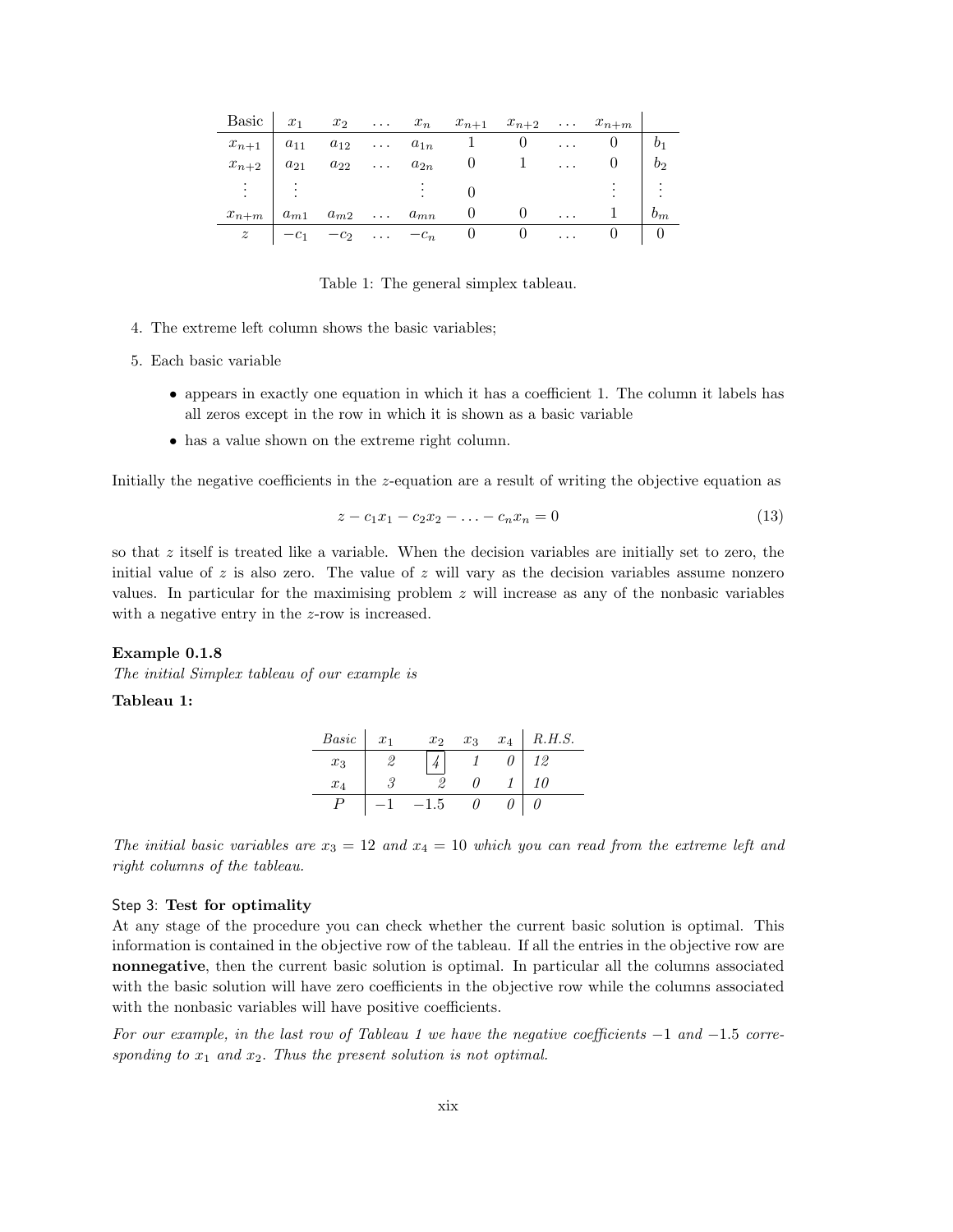#### Step 4: Choose the variable to enter/leave the basic set

First you decide which of the nonbasic variables will bring about the best improvement on the objective value if entered into the basic set. i.e. if it is increased from zero. The nonbasic variables corresponding to the negative coefficients in the objective row are candidates for entry into the basic set. The entering variable is the one associated with the column with the most negative coefficient in the z-row. This column is known as the pivot column.

Since this variable will become basic, one of the basic variables will have to become nonbasic (or will leave the basic set) and be reduced to zero. The **leaving variable** determined by the quotients of the right hand column and the pivot column. You first compute quotients of the right hand side and **positive** coefficients of the pivot column. Thus you compare only positive quotients. Once you have computed all positive quotients, you choose the row which has the least quotient. This is called the pivot row. The leaving variable is the one which corresponds to the pivot row on the left hand side of the tableau (among the basic variables).

The element at the intersection of the pivot row and pivot column is called the **pivot coefficient**. It is normally highlighted by circling it (we will highlight it by boldface type). It is necessary to identify this element in order to move on to the next step.

In our example the variables  $x_1$  and  $x_2$  are the candidates for entry into the basis. The most negative coefficient in the last row is  $-1.5$  in the column labeled  $x_2$ . This is the pivot column and thus the entering variable is  $x_2$ . This variable is raised from zero a nonzero value which will be determined in the next step.

Now we need to decide which variable should leave the basis. If we divide the coefficients of the last column by corresponding coefficients in the x<sub>2</sub>-column we obtain the quotients  $\frac{12}{4} = 3$  and  $\frac{10}{2} = 5$ . The smallest quotient is 3, corresponding to  $x_3$  in the extreme left column. Thus the  $x_3$ -row is the pivot row, the variable  $x_3$  has to leave the basis as  $x_2$  enters, and assumes the value 3. The pivot coefficient is 4. (in box)

We are now ready to proceed to the next step.

# Step 5: Update the Simplex tableau

The next step is to update the tableau by reducing it using the Gauss reduction principle. By updating the tableau you are essentially determining the effect of the introduction of the new basic variable and discarding the one that has left the basis.

By Gauss reduction, you reduce the pivot coefficient to one and all other coefficients in that column to zero. Let us illustrate this using our example once again.

In updating the tableau we first divide the  $x_3$ -row by 4 to reduce the pivot coefficient to 1. The coefficients 2 and  $-1.5$  in the pivot column should be reduced to 0 by either adding or subtracting a suitable multiple of the pivot row. i.e.  $R_2$  becomes  $R_2 - 2R_1, R_3$  becomes  $R_3 + 1.5R_1$ . Performing these Gaussian operations leads to the tableau

#### Tableau 2

|       | $x_1$ | $x_2$ | $x_3$ | $x_4$ |           |
|-------|-------|-------|-------|-------|-----------|
| $x_2$ |       |       |       |       | 6         |
| $x_4$ |       |       |       |       |           |
| D     |       |       |       |       | $\cdot 5$ |

Thus the objective functional value has improved from 0 to 4.5 as  $x_2$  is raised from zero to 3. Note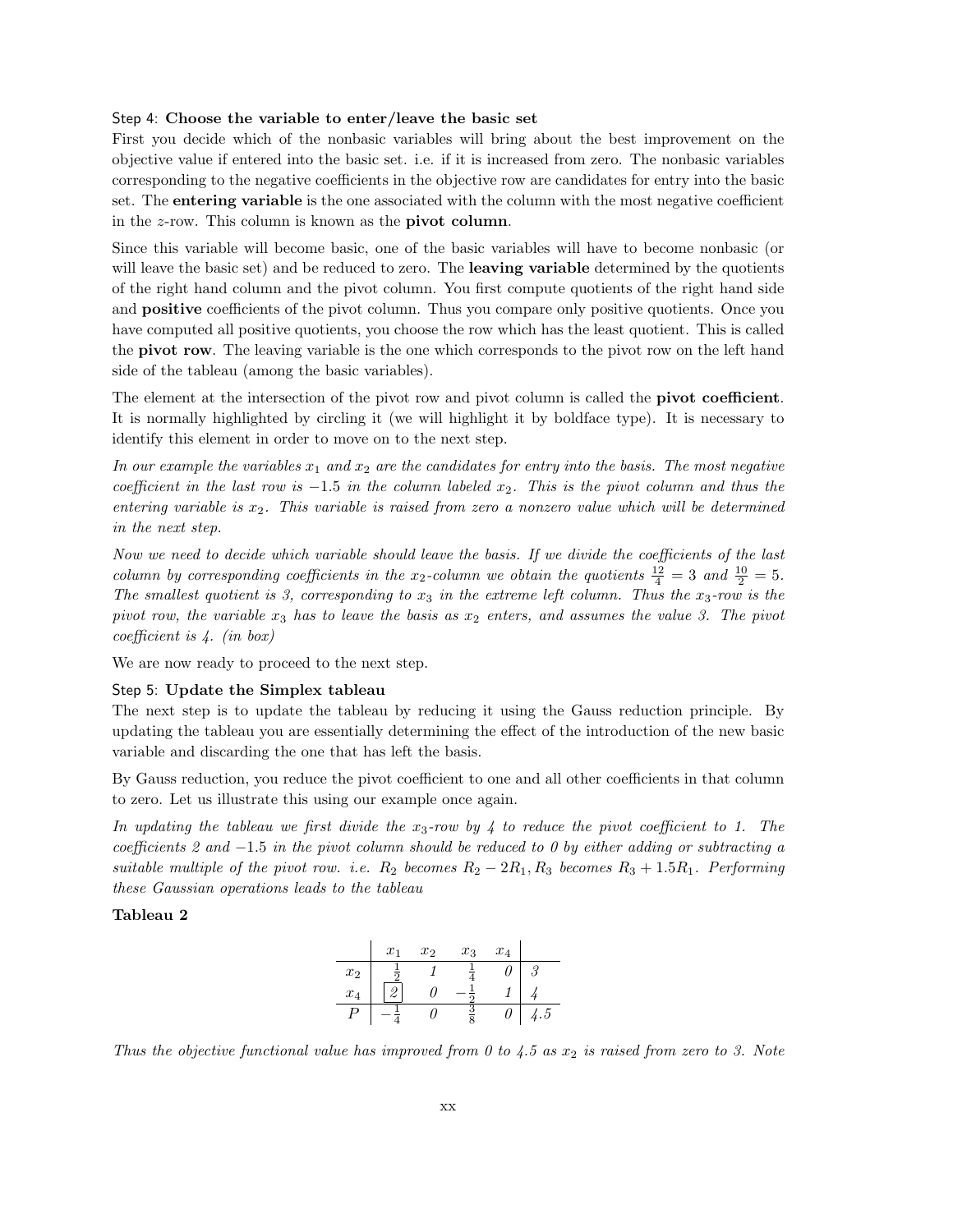that 4.5 = 1.5  $\times$  3, the contribution made by  $x_2$  in the objective. Step 6: Repeat Steps 3 - 5 Test for optimality and pivot again until the optimal solution is obtained or some other conclusion is made of the problem.

Once again we test whether the current solution is optimal. Looking at the last row of the Tableau 2 above we see that there is still a negative coefficient, so the solution is not optimal. We repeat the last three steps of the Simplex procedure. Since  $-\frac{1}{4}$  in the objective row is the only negative coefficient, the corresponding column is the pivot column and  $x_1$  enters the basis. The leaving variable is obtained by comparing the quotients  $\frac{3}{\frac{1}{2}}=6$  and  $\frac{4}{2}=2$ . Hence  $x_4$  should leave the basis and give way to  $x_1$ . The pivot coefficient is 2, at the intersection of the pivot row and pivot column.

Updating the tableau by Gauss reduction leads to the tableau

## Tableau 3

|       | $x_1$ | $x_2$ | $x_3$           | $x_4$ |  |
|-------|-------|-------|-----------------|-------|--|
| $x_2$ |       |       |                 |       |  |
| $x_1$ |       |       |                 |       |  |
| נ ו   |       |       | $\overline{16}$ |       |  |

Since there are no more negative coefficients in the objective row of Tableau 3 we conclude that the current solution is optimal.

#### The optimal solution

Once the optimality test is met (i.e. all coefficients in the objective row are nonnegative), we can extract the solution from the final tableau. The optimal solution consists of the basic decision variables appearing in the extreme left column. The corresponding values appear in the extreme right column. Any decision variable which is not in the basic set has a zero value.

Referring this to our particular example, the extreme columns of the final tableau give the solution

$$
x_2 = 2, \quad x_1 = 2 \quad P = 5
$$

which agrees with what we obtained earlier using the graphical approach.

We note what was mentioned earlier about the coefficients of the basic variables in the last row and the existence of a unit matrix in the tableau.

If we relate this procedure to the geometrical solution we observe the following movements: From the origin the search for the solution moved to the vertex  $(0, 2)$  then to  $(2, 2)$ .

We will now solve the following linear programming problem to illustrate the implementation of the complete Simplex algorithm.

#### Example 0.1.9

Consider the following linear programming problem in standard form

Maximise

\n
$$
z = 120x_1 + 100x_2
$$
\nSubj. to

\n
$$
2x_1 + 2x_2 + x_3 = 8
$$
\n
$$
5x_1 + 3x_2 + x_4 = 15
$$
\n
$$
x_1, x_2, x_3, x_4 \ge 0
$$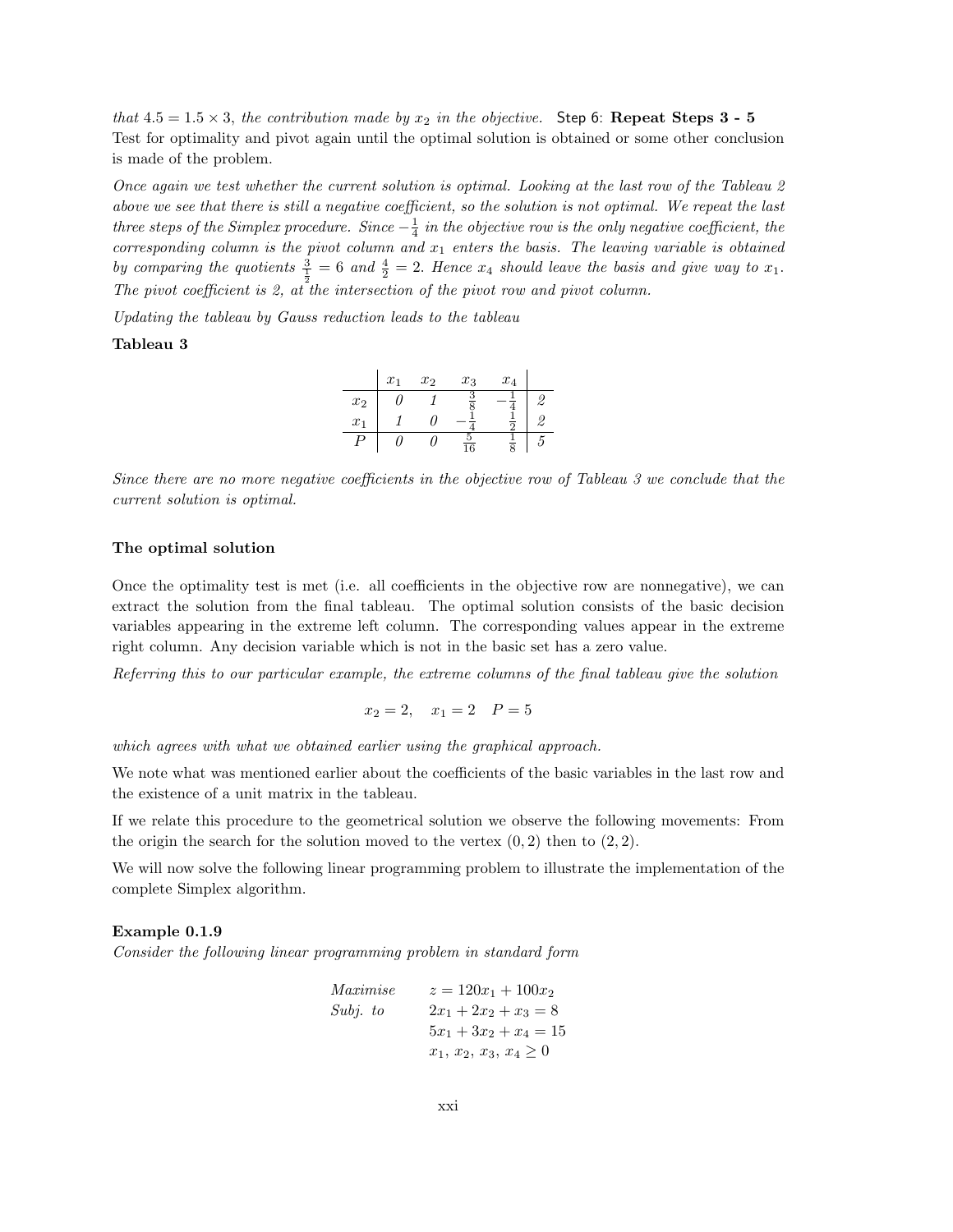The initial tableau is shown in Tableau 1. The initial basic feasible solution is obtained by setting  $x_1 = x_2 = 0$ , so that  $x_3 = 8$  and  $x_4 = 15$ .

## Tableau 1

|                  | $x_1$ | x <sub>2</sub> | $x_3$ | $x_4$ |    |
|------------------|-------|----------------|-------|-------|----|
| $x_3$            |       |                |       |       | 8  |
| $x_4$            |       |                |       |       | 15 |
| $\boldsymbol{z}$ |       |                |       |       |    |

The initial solution is not optimal since there are negative coefficients in the z-row. The entering variable is  $x_1$  corresponding to the most negative coefficient,  $-120$ . The required quotients to determine the leaving variable are  $\frac{8}{2} = 4$ , and  $\frac{15}{3} = 3$  of which 3 is smaller. Hence  $x_4$  is the leaving variable. The pivot element is therefore 5.

In pivoting,  $x_1$  now replaces  $x_4$  in the extreme left column. The new  $x_1$ -row entries are obtained by dividing by 5. The variable  $x_3$  remains in the basic solution but the coefficients in the corresponding row are obtained by carrying out a row operations on  $x_3$ -row and z-row so that the  $x_1$ -column entries are zero except for the pivot coefficient.

The new tableau is shown in Tableau 2.

# Tableau 2

|                  | $x_1$ | x <sub>2</sub> | $x_3$ | $x_4$  |     |
|------------------|-------|----------------|-------|--------|-----|
| $x_3$            |       | $\frac{4}{5}$  |       | 2<br>5 |     |
| $x_1$            |       |                |       |        |     |
| $\boldsymbol{z}$ |       |                |       | 24     | 360 |

The new basic feasible solution,  $x_1 = 3$ ,  $x_2 = 0$ , is not optimal. Hence we continue pivoting. The next variable to enter the basis is  $x_2$ . The leaving variable is  $x_3$  (quotients are  $5/2$  and  $5$ ). Pivoting on  $\frac{4}{5}$  leads to the new tableau shown in Tableau 3.

# Tableau 3

|                  | $x_1$ | $x_2$ | $x_3$ | $x_4$ |    |
|------------------|-------|-------|-------|-------|----|
| $x_2$            |       |       |       |       |    |
| $x_1$            |       |       |       |       |    |
| $\boldsymbol{z}$ |       |       | 35    | 10    | 30 |

Since all the entries in the z-row of the last tableau, Tableau 3 are positive, we deduce that optimality has been reached.

The solution is obtained from reading the first and last columns of the tableau. On the first column, the basic variables are  $x_1$  and  $x_2$ . The corresponding values in the last column are  $\frac{3}{2}$  and  $\frac{5}{2}$ . The maximum value of  $z$  is  $430$ , corresponding to  $z$  in the last column.

Hence the optimal solution is

$$
x_1 = \frac{5}{2}
$$
,  $x_2 = \frac{3}{2}$ ,  $z = 430$ 

Example 0.1.10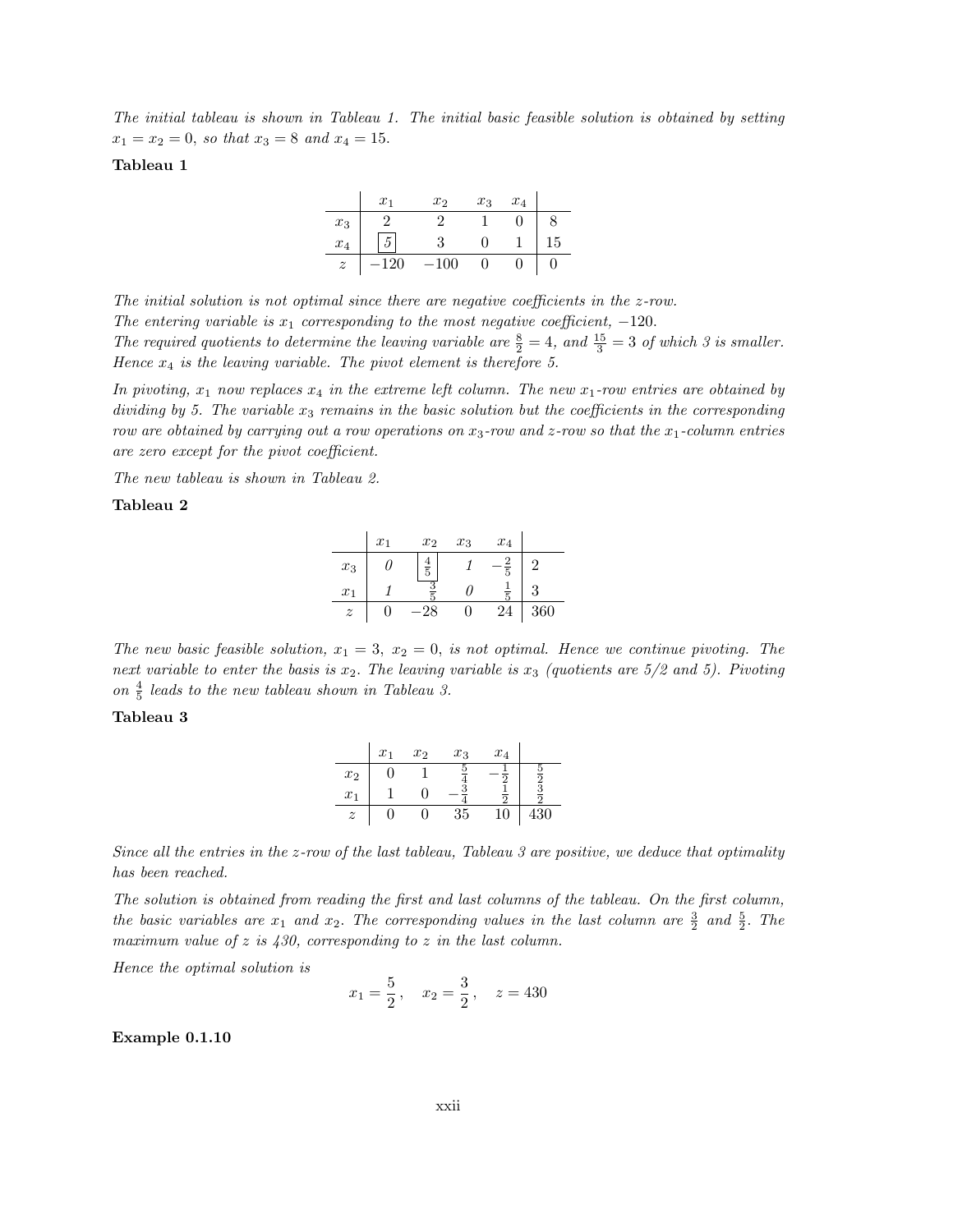$$
Maximize \t P = 70x_1 + 50x_2 + 35x_3
$$
  
subject to 
$$
4x_1 + 3x_2 + x_3 \le 240
$$

$$
2x_1 + x_2 + x_3 \le 100
$$

$$
-4x_1 + x_2 \le 0
$$

$$
x_1 \ge 0, \quad x_2 \ge 0, \quad x_3 \ge 0.
$$

Solution:

We add the slack variables  $x_4$ ,  $x_5$  and  $x_6$  to convert the problem to standard form.

$$
Maximize \t P = 70x_1 + 50x_2 + 35x_3
$$
  
\nsubject to 
$$
4x_1 + 3x_2 + x_3 + x_4 = 240
$$
  
\n
$$
2x_1 + x_2 + x_3 + x_5 = 100
$$
  
\n
$$
-4x_1 + x_2 + x_6 = 0
$$
  
\n
$$
x_1, x_2, x_3, x_4, x_5, x_6 \ge 0
$$

The initial Tableau is shown below

Tableau 1

| Basic $x_1$ $x_2$ $x_3$ $x_4$ $x_5$ $x_6$ RHS |                                                                                                            |                                                                     |  |  |
|-----------------------------------------------|------------------------------------------------------------------------------------------------------------|---------------------------------------------------------------------|--|--|
|                                               |                                                                                                            |                                                                     |  |  |
|                                               | $\begin{array}{c cccc} x_4 & 4 & 3 & 1 & 1 & 0 & 0 & 240 \\ x_5 & 2 & 1 & 1 & 0 & 1 & 0 & 100 \end{array}$ |                                                                     |  |  |
| $x_{6}$                                       |                                                                                                            |                                                                     |  |  |
|                                               |                                                                                                            | $\begin{array}{cccccc} -70 & -50 & -35 & 0 & 0 & 0 & 0 \end{array}$ |  |  |

The initial basic feasible solution is obtained by setting  $x_1 = x_2 = x_3 = 0$  so that  $x_4 = 240$ ,  $x_5 = 100$  and  $x_6 = 0$ . This solution is not optimal since there are negative coefficients in the last row containing P. The entering variable is  $x_1$  corresponding to the most negative coefficient, -70. The quotients are  $\frac{100}{2} = 50$  and  $\frac{240}{4} = 60$  of which 50 is the smallest (note that we don't consider the quotient  $\frac{0}{-4} = 0$ ). Thus  $x_5$  is the leaving variable and the pivot element is 2.

Dividing row 2 by 2 gives

|         | $Basic \mid x_1$ |             | $x_2$           | $x_3$         |                |                |                                    | $x_4$ $x_5$ $x_6$ RHS |
|---------|------------------|-------------|-----------------|---------------|----------------|----------------|------------------------------------|-----------------------|
| $R_1:$  | $x_4$            | $4 \quad 3$ |                 |               | $\sim$ 1       | 0              |                                    | 240                   |
| $R_2$ : | $x_1$            |             | 1 $\frac{1}{2}$ | $\frac{1}{2}$ | $\overline{0}$ | $\frac{1}{2}$  | $\begin{array}{c c} 0 \end{array}$ | 50                    |
| $R_3$ : | x <sub>6</sub>   |             |                 | 0             |                |                |                                    |                       |
| $R_4$ : |                  | $-70$       |                 | $-50 -35$     | $\overline{0}$ | $\overline{0}$ |                                    |                       |

To obtain Tableau 2 we perform the following row operations

$$
-4R_2 + R_1, \quad 4R_2 + R_3, \quad 70R_2 + R_4
$$

This gives

Tableau 2

| Basic | $x_1$ | $x_2$        | $x_3$ | $x_4$ | $x_5$          | $x_6$ | $\mathcal{R} H S$ |
|-------|-------|--------------|-------|-------|----------------|-------|-------------------|
| $x_4$ |       |              |       |       | $\Omega$       |       | 40                |
| $x_1$ |       |              |       |       | $\overline{2}$ |       | 50                |
| $x_6$ |       |              |       |       |                |       | 200               |
|       |       | $^{\rm -15}$ |       |       | 35             |       | 3500              |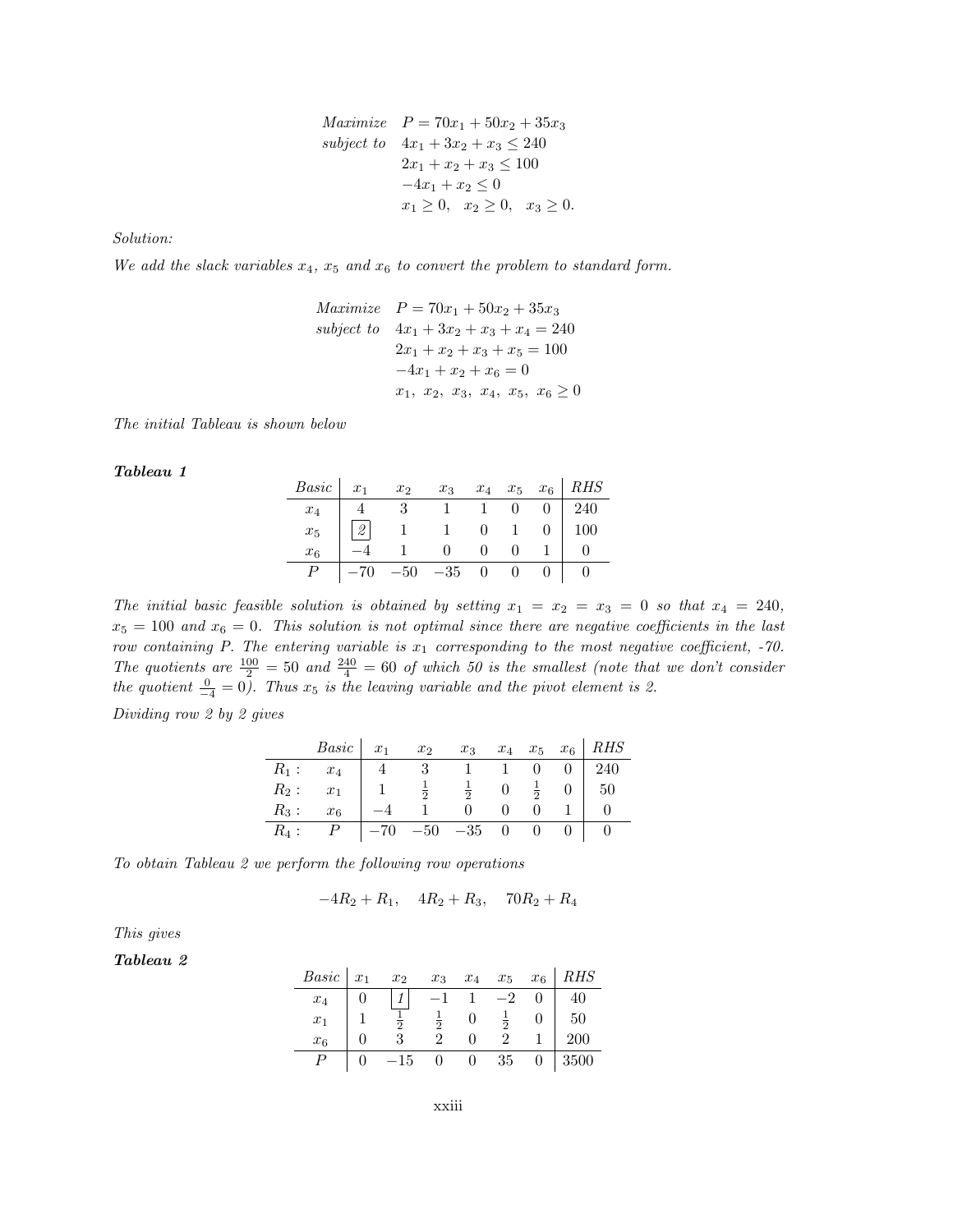Since  $-15$  is the only negative coefficient in the P-row, it follows that the entering variable is  $x_2$ . The quotients required to determine the leaving variable are  $\frac{200}{3} = 66\frac{2}{3}$ ,  $\frac{50}{\frac{1}{2}} = 100$ ,  $\frac{40}{1} = 40$  of which 40 is the smallest. Thus  $x_4$  is the leaving variable and 1 is the pivot coefficient.

To obtain Tableau 4 we perform the following row operations

$$
-\frac{1}{2}R_1 + R_2, \qquad -3R_1 + R_3, \qquad 15R_1 + R_4
$$

This gives

Tableau 3

| <i>Basic</i> $x_1$ $x_2$ $x_3$ $x_4$ $x_5$ $x_6$ <i>RHS</i> |  |                                                                                                                                                                |  |                                                   |
|-------------------------------------------------------------|--|----------------------------------------------------------------------------------------------------------------------------------------------------------------|--|---------------------------------------------------|
| $x_2$                                                       |  |                                                                                                                                                                |  | $0 \mid 40$                                       |
| $x_1$                                                       |  | $\begin{array}{ c cccc } \hline 0 & 1 & -1 & 1 & -2 & 0 \\ 1 & 0 & 1 & -\frac{1}{2} & \frac{3}{2} & 0 \\ 0 & 0 & \boxed{5} & -3 & 8 & 1 \\ \hline \end{array}$ |  | $\begin{array}{c c} 0 & 30 \\ 1 & 80 \end{array}$ |
| x <sub>6</sub>                                              |  |                                                                                                                                                                |  |                                                   |
|                                                             |  | $\begin{vmatrix} 0 & 0 & -15 & 15 & 5 & 0 & 4100 \end{vmatrix}$                                                                                                |  |                                                   |

Looking at the coefficient of the P-row in Tableau 3 we note that the only negative coefficient is -15. Thus,  $x_3$  is the entering variable. The quotients are  $\frac{80}{5} = 16$ ,  $\frac{30}{1} = 30$ . Thus,  $x_6$  is the leaving variable and 5 is the pivot coefficient.

Dividing row 3 by 5 gives

| Basic          | $x_1$ | $x_2$ | $x_3$ | $x_4$ | $x_5$ | $x_6$ | <i>RHS</i> |
|----------------|-------|-------|-------|-------|-------|-------|------------|
| x <sub>2</sub> |       |       |       |       |       |       | 40         |
| $x_1$          |       |       |       |       |       |       | 30         |
| $x_3$          |       |       |       |       |       |       |            |
|                |       |       | 5     | 15    |       |       |            |

To obtain Tableau 4 we perform the following row operations

$$
R_3 + R_1, \quad -R_3 + R_2, \quad 15R_3 + R_4
$$

Tableau 4

| Basic | $x_1$ | $x_2$ | $x_3$ | $x_4$ | $x_5$ | $x_6$ |          |
|-------|-------|-------|-------|-------|-------|-------|----------|
| $x_2$ |       |       |       | o     |       |       | 56       |
| $x_1$ |       |       |       |       | l0    |       | $\Delta$ |
| $x_3$ |       |       |       |       |       |       | 16       |
|       |       |       |       |       | 39    |       | 340      |

Since all the entries in the P-row of Tableau  $\mu$  are positive, we deduce that the optimal solution has been reached. The solution is

 $x_1 = 14$ ,  $x_2 = 56$ ,  $x_3 = 16$  and maximum  $P = 4340$ 

# Special cases in the simplex procedure

Certain situations may arise which do not comply to the assumptions so far made in implementing the Simplex procedure. Some of these situations and how they are handled are discussed below.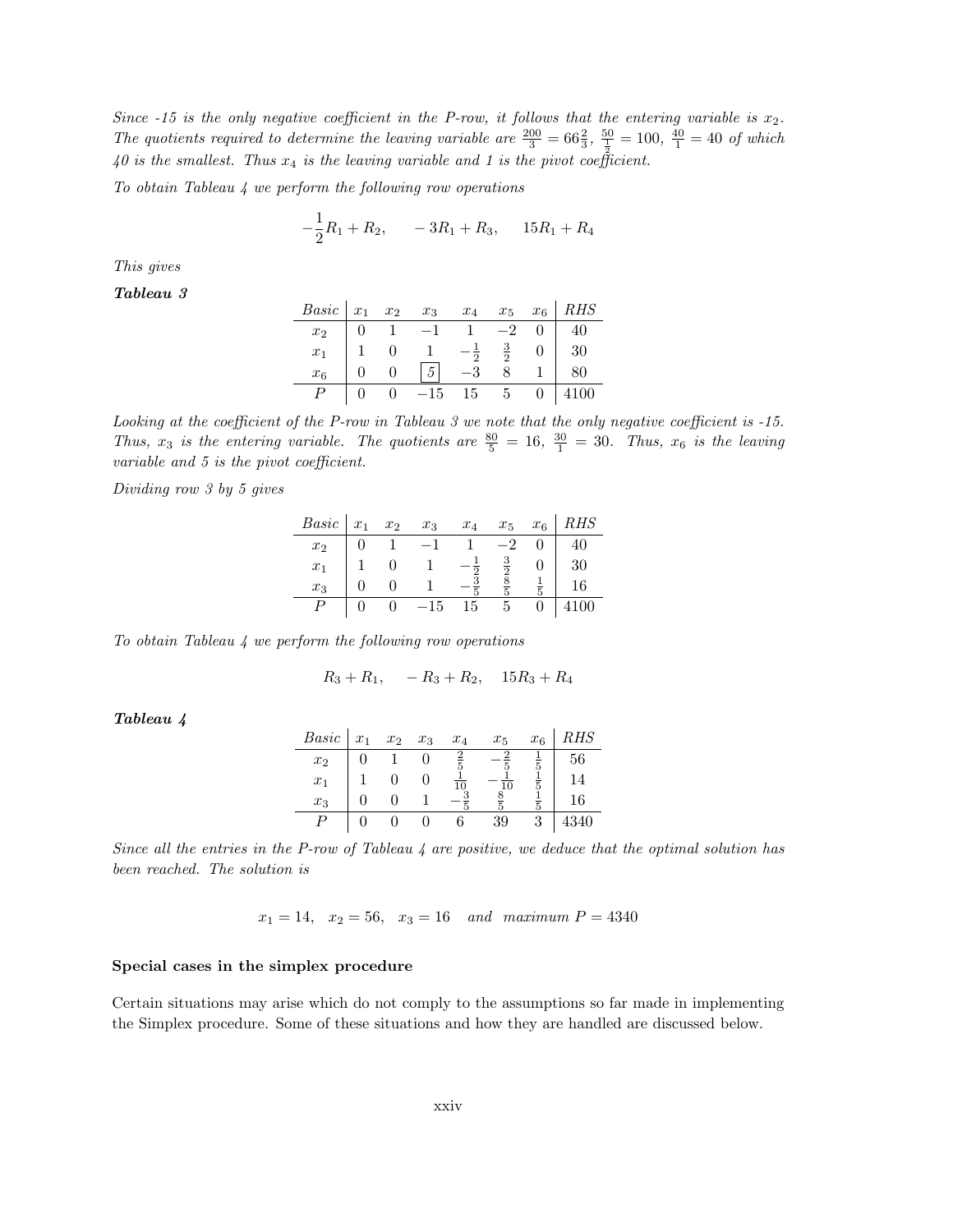# Tie breaking

It may happen that during pivoting there is a tie in the entering and leaving variables; i.e. the most negative coefficient of the z-equation appears under more than one variable; or the smallest quotient corresponds to more than one variable. Normally the tie is broken (called tie breaking) by making an arbitrarily selection of the entering or leaving variables among those that qualify.

# Unbounded solution

Unboundedness describes linear programs that do not have finite solutions.Under very rare occasions in the Simplex method it may turn out that every coefficient in the pivot column is either zero or negative (called the unbounded solution situation). Hence there would be no way of computing a leaving variable. In this case, it may be necessary to check if there has been no computational errors or else z would be unbounded.

# 0.1.9 Summary

In this section we solved maximization linear programming problems using the Simplex method with slack variables. The Simplex method is a very practical way of solving linear programming involving two or more decision variables.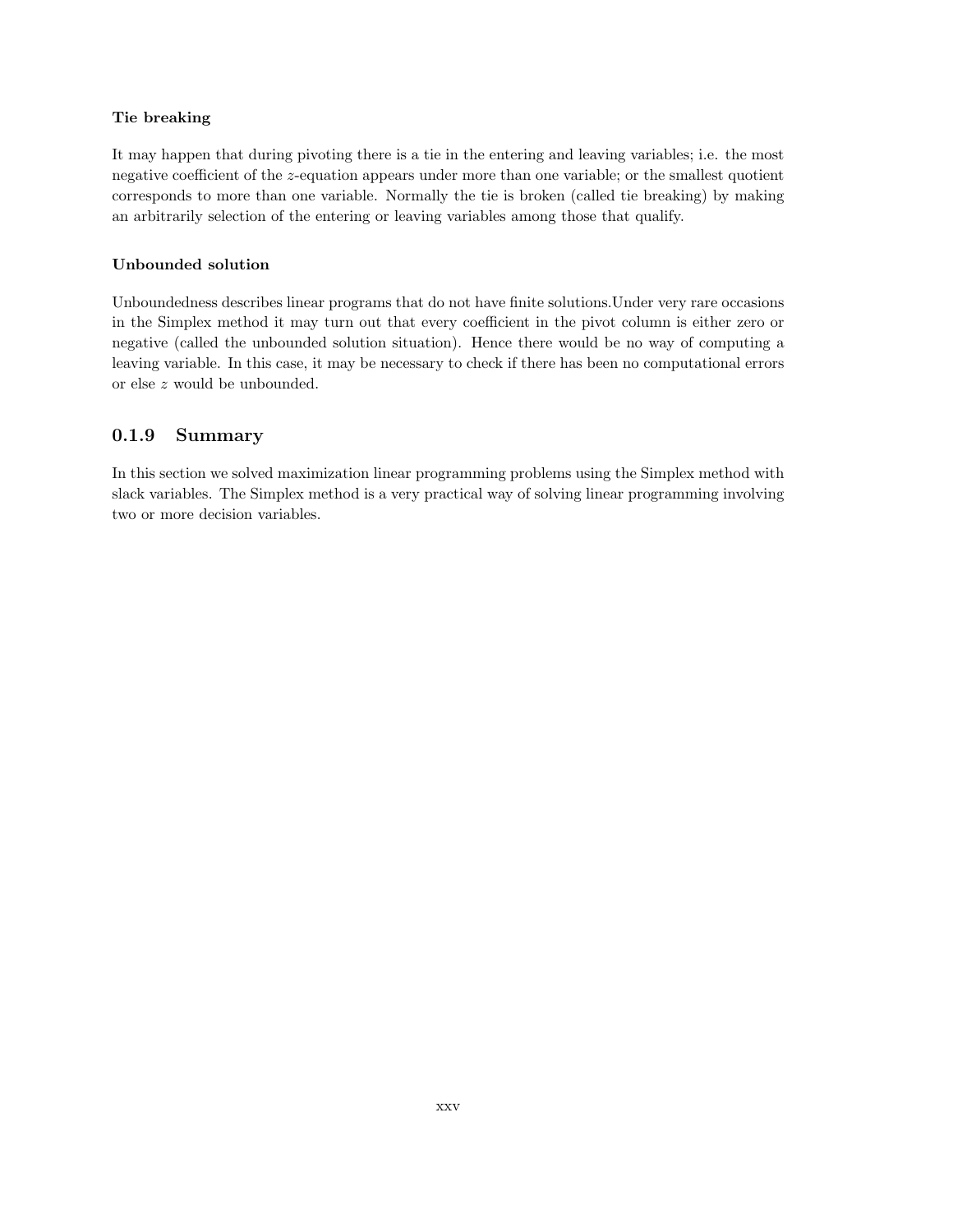# 0.1.10 Exercises 3.3: The Simplex method

Solve the following LP problems using the Simplex Method

1.

maximize 
$$
P = 70x_1 + 50x_2
$$
  
subject to  $4x_1 + 3x_2 \le 240$   
 $2x_1 + x_2 \le 100$   
 $x_1, x_2 \ge 0$ 

2.

maximize 
$$
P = 10x_1 + 5x_2
$$
  
\nsubject to  $4x_1 + x_2 \le 28$   
\n $2x_1 + 3x_2 \le 24$   
\n $x_1, x_2 \ge 0$ 

 $P = 80, x_1 = 6, x_2 = 4$ 

 $P = 4100, x_1 = 30, x_2 = 40$ 

3.

maximize 
$$
P = 70x_1 + 50x_2 + 35x_3
$$
  
\nsubject to  $4x_1 + 3x_2 + x_3 \le 240$   
\n $2x_1 + x_2 + x_3 \le 100$   
\n $x_1, x_2, x_3 \ge 0$ 

$$
P = 4550, x_1 = 0, x_2 = 70, x_3 = 30
$$

4.

maximize 
$$
P = 2x_1 + x_2
$$
  
subject to  $5x_1 + x_2 \le 9$   
 $x_1 + x_2 \le 5$   
 $x_1, x_2 \ge 0$ 

 $P = 6, x_1 = 1, x_2 = 4$ 

5.

maximize 
$$
P = 30x_1 + 40x_2
$$
  
\nsubject to  $2x_1 + x_2 \le 10$   
\n $x_1 + x_2 \le 7$   
\n $x_1 + 2x_2 \le 12$   
\n $x_1, x_2 \ge 0$ 

 $P = 260, x_1 = 2, x_2 = 5$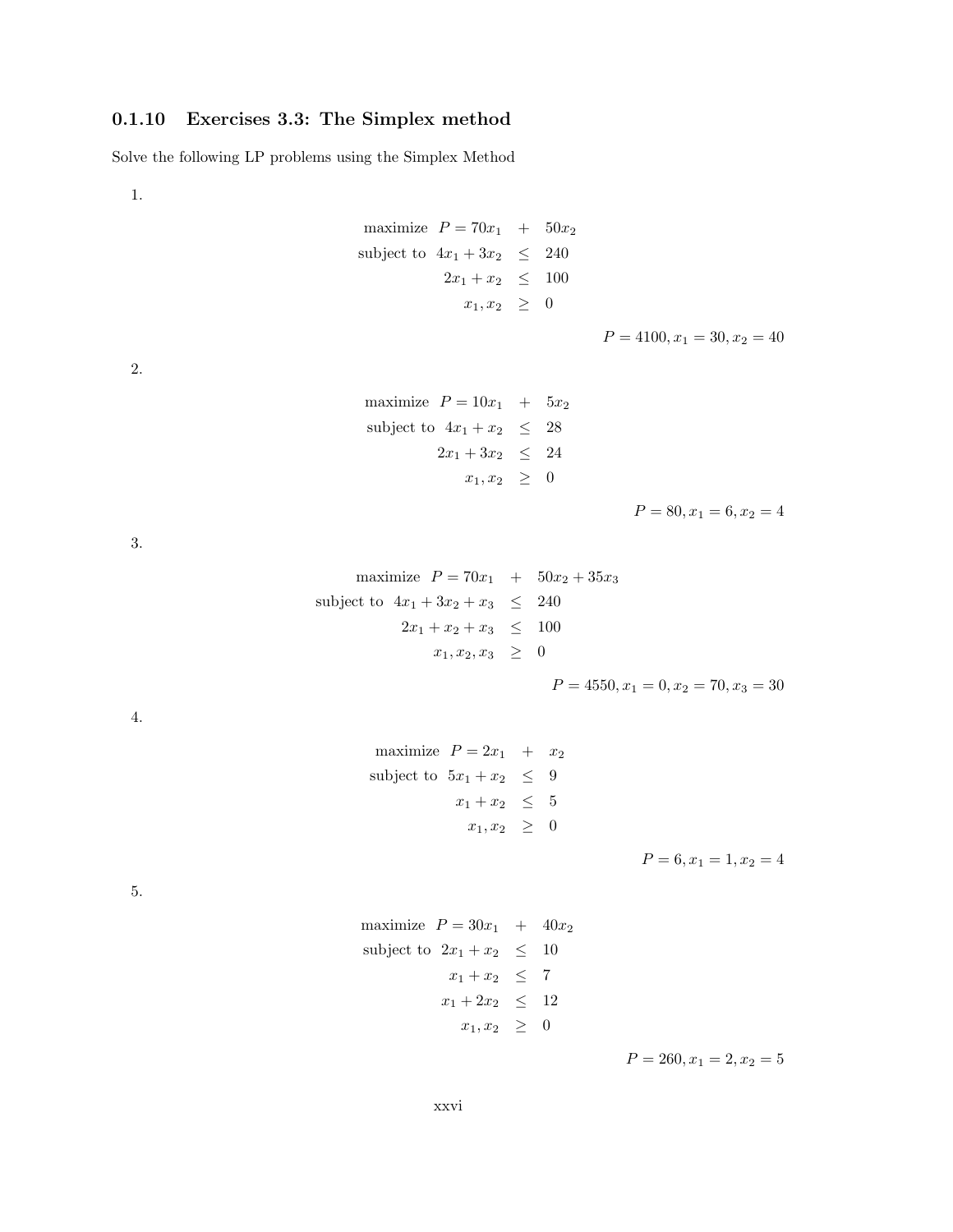maximize  $P = -x_1 + 2x_2$ subject to  $-x_1 + x_2 \leq 2$  $-x_1 + 3x_2 \leq 12$  $x_1 - 4x_2 \leq 4$  $x_1, x_2 \geq 0$ 

 $P = 7, x_1 = 3, x_2 = 5$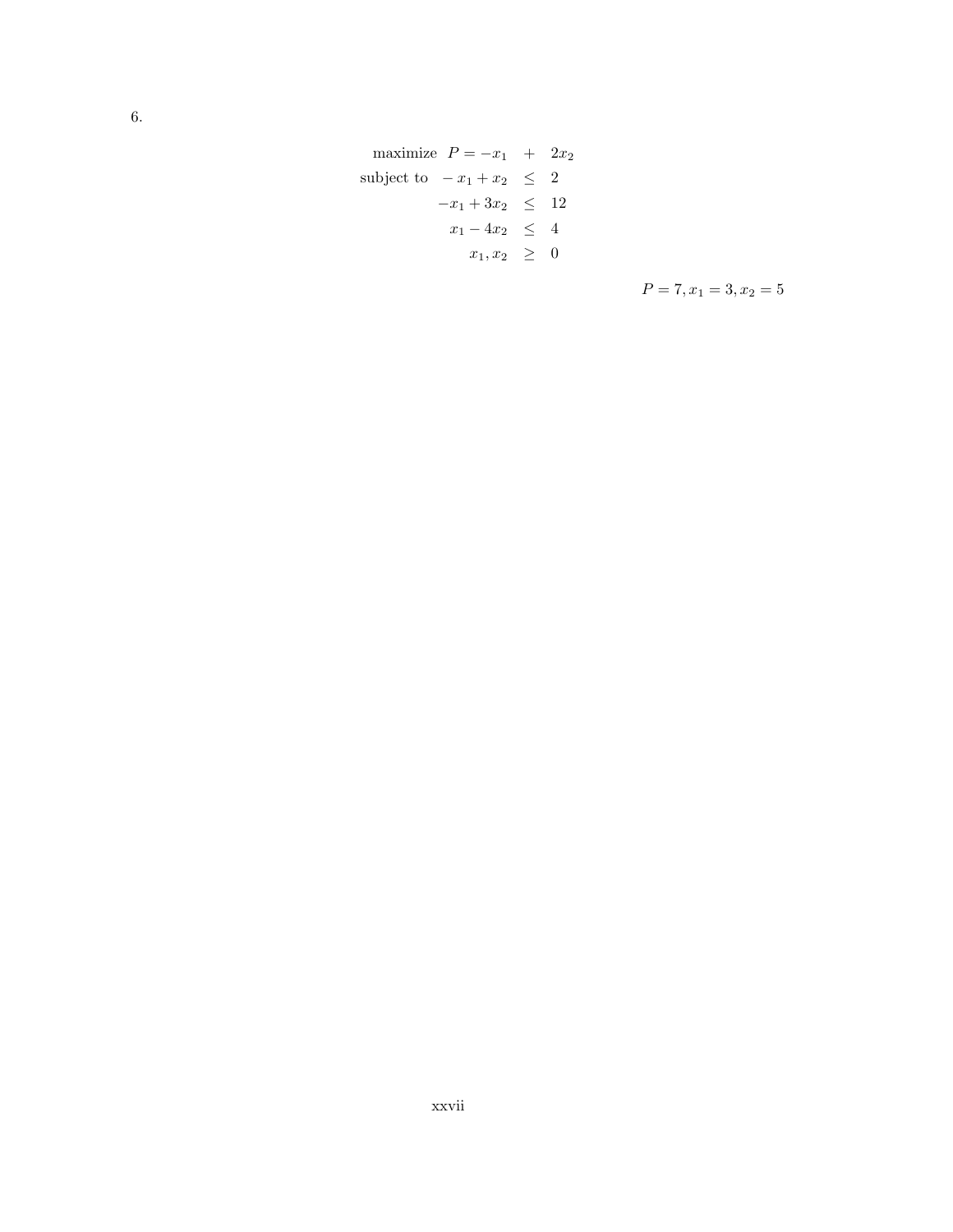# 0.1.11 The minimisation problem : Dual problem

We have so far discussed the Simplex method as applied to solving a maximizing linear programming problem. One way to solve a minimisation problem is to solve an equivalent maximising problem called the dual problem. The theory of duality simply states that every linear programming problem can be written in two forms: the primal form and the dual form. The original problem is called the primal problem. The objective of a dual problem is opposite that of the given primal problem. Thus a primal minimisation problem has a dual maximisation problem. The same holds for a maximisation problem. That is, a primal maximisation problem has a dual minimisation problem.

Sometimes it is easier to solve the dual problem than it is to solve the primal problem. The relationship between the two types of problems is given in the following statement.

There is an important result called the Von Neumann duality principle which relates the optimal value of the dual problem to that of the primal problem. The statement of the result is that the optimal solution of a primal linear programming problem, if it exists, has the same value at the optimal solution of the dual problem. Thus the optimal value determined for the dual problem is the same optimal value for the primal problem.

### Solving a Minimization problem

A minimization problem is in standard form if the objective function

$$
z = c_1 x_1 + c_2 x_2 + \ldots + c_n x_n
$$

is to be minimized subject to the constraints.

$$
a_{11}x_1 + a_{12}x_2 + \ldots + a_{1n}x_n \geq b_1
$$
  
\n
$$
a_{21}x_1 + a_{22}x_2 + \ldots + a_{2n}x_n \geq b_2
$$
  
\n
$$
\vdots
$$
  
\n
$$
a_{m1}x_1 + a_{m2}x_2 + \ldots + a_{mn}x_n \geq b_m
$$

where  $x_i \geq 0$  and  $b_i \geq 0$ . To solve this problem we use the following steps.

1. Form the augmented matrix for the given system of inequalities, and add a bottom row consisting of the coefficients of the objective function.

```
\lceil

    a_{11} a_{12} \cdots a_{1n} : b_1a_{21} a_{22} \cdots a_{2n} : b_2.
.
.
   a_{m1} a_{m2} \cdots a_{mn} : b_m· · · · · · · · · · · ·
.
.
. · · ·
    c_1 c_2 \cdots c_n : 1
                                            1
```
xxviii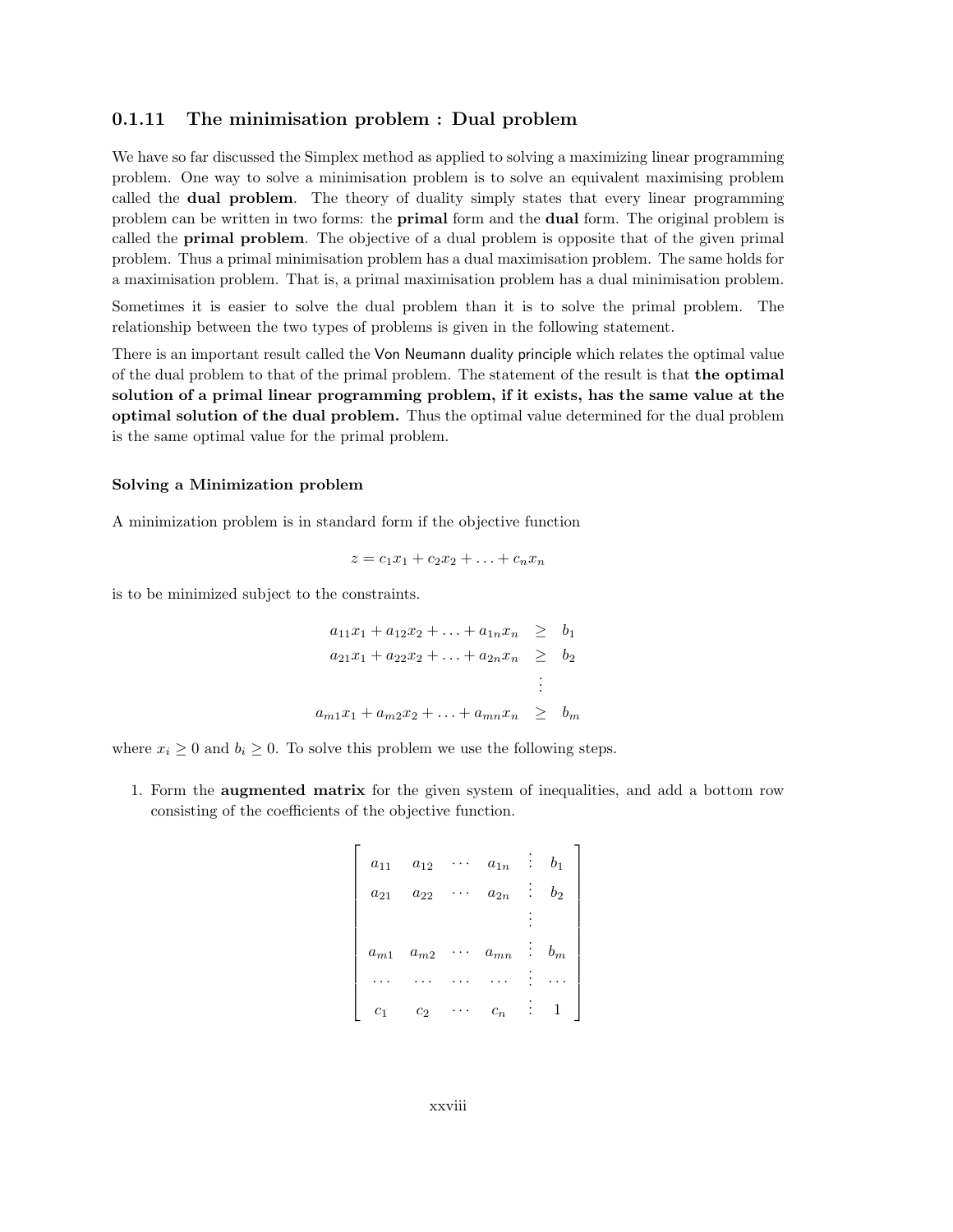2. Form the transpose of this matrix.

```
\lceil

     a_{11} \quad a_{21} \quad \cdots \quad a_{m1} \quad \vdots \quad c_1a_{12} \quad a_{22} \quad \cdots \quad a_{m2} \quad \vdots \quad c_2.
.
.
    a_{1n} a_{2n} \cdots a_{mn} : c_n... ... ... ... .<sub>.</sub>...
      b_1 b_2 \cdots b_m : 1
                                                          1
```
3. Form the dual maximization problem corresponding to this standard matrix. That is, find the maximum of the objective function given by

$$
w = b_1y_1 + b_2y_2 + \ldots + b_my_n
$$

subject to the constraints.

$$
a_{11}y_1 + a_{21}y_2 + \dots + a_{m1}y_m \leq c_1
$$
  
\n
$$
a_{12}y_1 + a_{22}y_2 + \dots + a_{m2}y_m \leq c_2
$$
  
\n
$$
\vdots
$$
  
\n
$$
a_{1n}y_1 + a_{2n}y_2 + \dots + a_{mn}y_m \leq c_n
$$

where  $y_1 \ge 0, y_2 \ge 0,...$  and  $y_m \ge 0$  and  $y_m \ge 0$ 

4. Apply the Simplex Method to the dual maximization problem. The maximization value of w will be the minimum value of z. Moreover, the values of  $x_1, x_2, \ldots$  and  $x_n$  will occur in the bottom row of the final simplex tableau, in the columns corresponding to the slack variables.

We will illustrate the concept of duality by way of a minimization linear programming problem.

#### Constructing the dual problem

#### Example 0.1.11

Consider the minimization problem

Minimize: 
$$
C = 16 x_1 + 45 x_2
$$
  
\nSubject to:  $2x_1 + 5x_2 \ge 50$   
\n $x_1 + 3x_2 \ge 27$   
\n $x_1, x_2 \ge 0$  (14)

The following steps are involved in constructing the dual problem from a given primal problem.

1. Construct a special augmented matrix from the constraints coefficients of the primal problem without introducing slack/surplus variables and append the objective coefficients.

| $2x_1 + 5x_2 \ge 50$ |  | 50 |  |
|----------------------|--|----|--|
| $x_1 + 3x_2 \geq 27$ |  | 27 |  |
| $16x_1 + 45x_2 = C$  |  |    |  |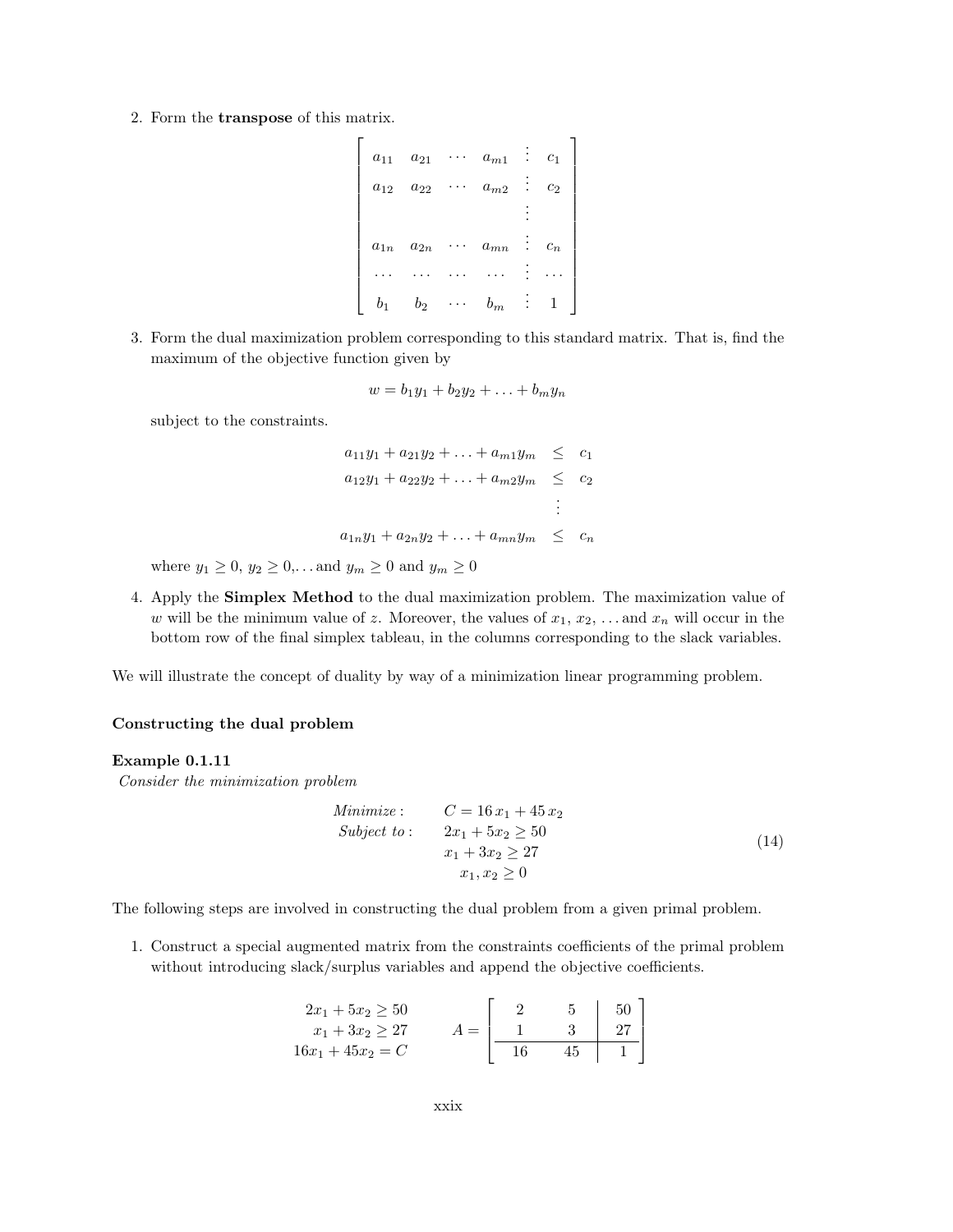2. Obtain the transpose of the augmented matrix

$$
AT = \begin{bmatrix} 2 & 1 & 16 \\ 5 & 3 & 45 \\ \hline 50 & 27 & 1 \end{bmatrix}
$$

3. Write out the dual problem from the transpose matrix. This new problem will always be a maximization problem with  $\leq$  problem constraints. To avoid confusion, we shall use different variables in this new problem:

|  | 16 | $2y_1 + y_2 \le 16$   |
|--|----|-----------------------|
|  |    | $5y_1 + 3y_2 \leq 45$ |
|  |    | $50y_1 + 27y_2 = P$   |

The dual of the minimization problem is the following maximization problem:

Maximize 
$$
P = 50y_1 + 27y_2
$$
  
Subject to  $2y_1 + y_2 \le 16$   
 $5y_1 + 3y_2 \le 45$   
 $y_1 \ge 0, y_2 \ge 0$ 

4. Solve the dual problem in the usual way.

Note the following changes when constructing the dual problem, in addition to the change of notation:

- 1. The objective becomes the opposite of that of the primal problem.
- 2.  $\leq$  signs become  $\geq$  and vice versa.
- 3. There are as many decision variables in the dual problem as there are constraints in the primal problem.
- 4. There are as many constraints in the dual problem as there are decision variables in the primal problem.
- 5. The objective coefficients of primal problem become the right side (resource) values of the dual problem.
- 6. The right side (resource) values of the primal problem become the objective coefficients of the dual problem.

# Example 0.1.12

Form the dual problem of

| Minimize               | $C = 40x_1 + 12x_2 + 40x_3$ |
|------------------------|-----------------------------|
| Subject to             | $2x_1 + x_2 + 5x_3 \geq 20$ |
|                        | $4x_1 + x_2 + x_3 \geq 30$  |
| $x_1, x_2, x_3 \geq 0$ |                             |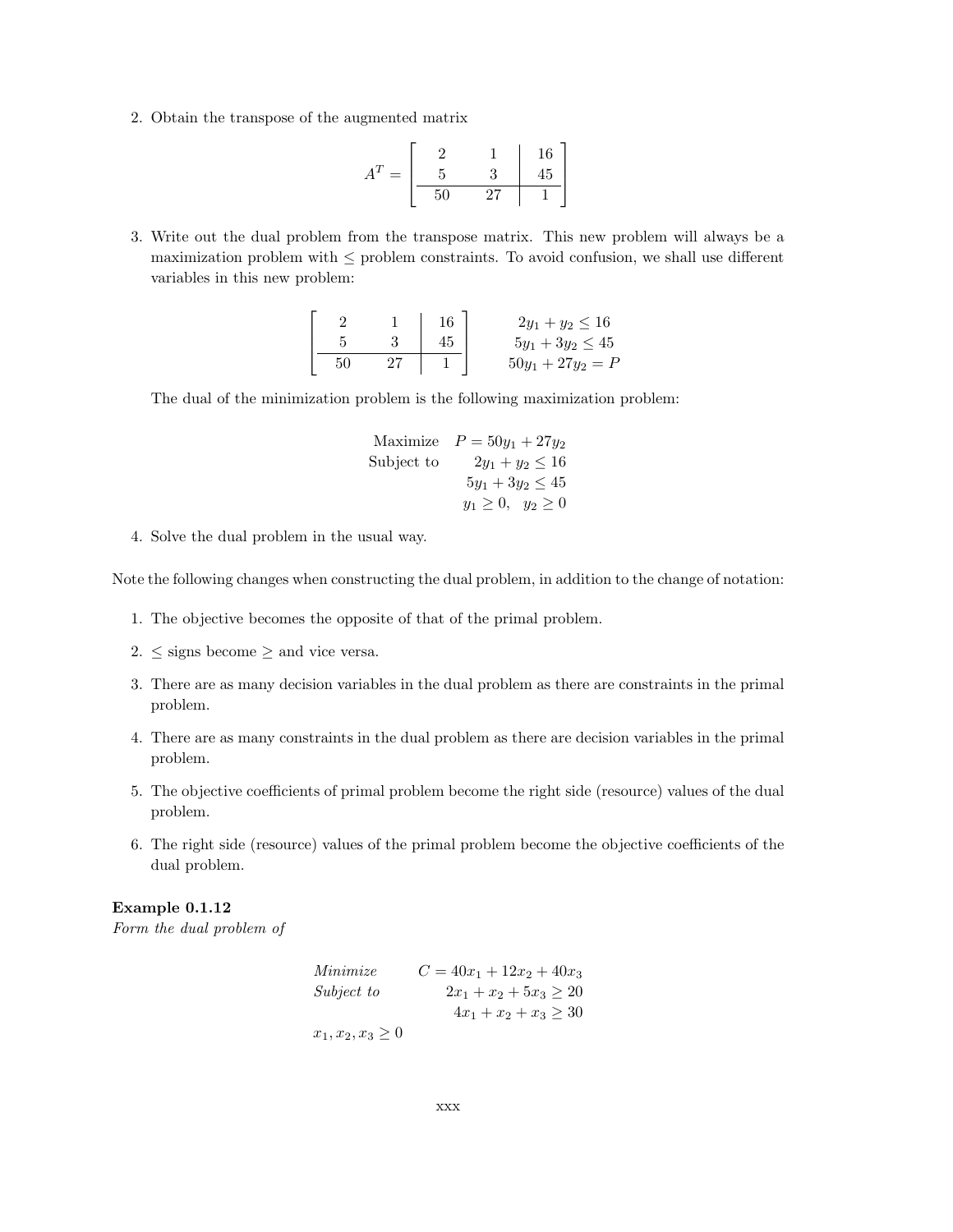Step 1. Form the matrix A

$$
A = \begin{bmatrix} 2 & 1 & 5 & 20 \\ 4 & 1 & 1 & 30 \\ \hline 40 & 12 & 40 & 1 \end{bmatrix}
$$

Step 2. Find the transpose of  $A, A<sup>T</sup>$ .

|   |    |    | 40              |
|---|----|----|-----------------|
|   |    |    | 12              |
| = | 5  |    | $\overline{40}$ |
|   | 20 | 30 |                 |

Step 3. State the dual problem.

Maximize

\n
$$
P = 20y_1 + 30y_2
$$
\nSubject to

\n
$$
2y_1 + 4y_2 \le 40
$$
\n
$$
y_1 + y_2 \le 12
$$
\n
$$
5y_1 + y_2 \le 40
$$
\n
$$
y_1, y_2 \ge 0
$$

In the next example we solve a minimization problem by solving its dual.

## Example 0.1.13

Find the minimum value of

 $C = 3x_1 + 2x_2$  Objective function

subject to the constraints

 $2x_1 + x_2 \geq 6$  $x_1 + x_2 \geq 4$  $\mathcal{L}$ Constraints

where  $x_1 \geq 0$  and  $x_2 \geq 0$ .

Solution:

The augmented matrix corresponding to this minimization problem is

$$
\left[\begin{array}{ccccc}\n2 & 1 & \vdots & 6 \\
1 & 1 & \vdots & 4 \\
\cdots & \cdots & \vdots & \cdots \\
3 & 2 & \vdots & 1\n\end{array}\right]
$$

Thus, the matrix corresponding to the dual maximization problem is given by the following transpose.

| $\overline{2}$ | 1 | 3              |
|----------------|---|----------------|
| 1              | 1 | $\overline{2}$ |
|                |   |                |
| 6              |   |                |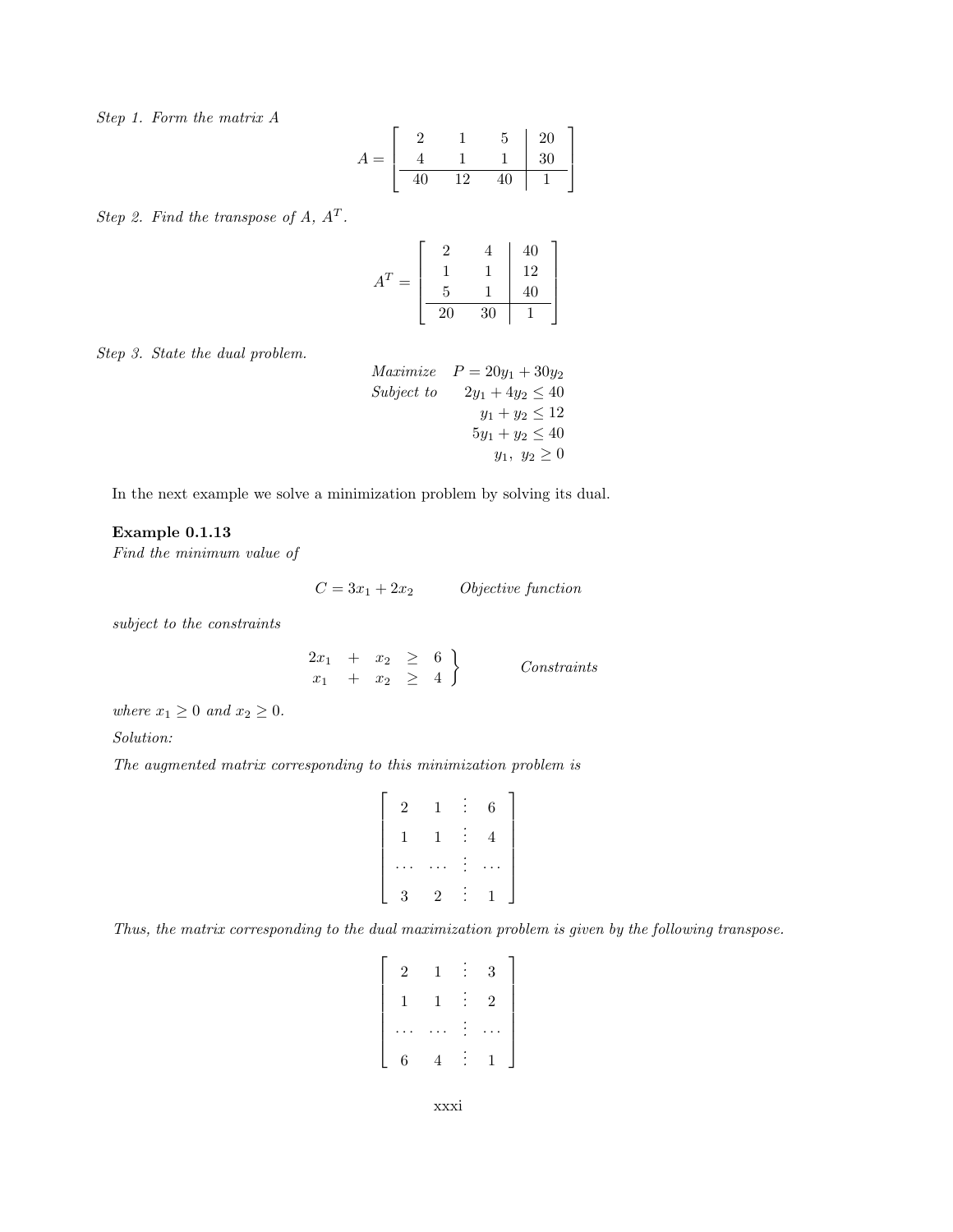This implies that the dual maximization problem is as follows.

Dual maximization problem: Find the maximum value of

$$
P = 6y_1 + 4y_2
$$

Subject to the constraints

$$
\begin{array}{cccc}\n2y_1 & + & y_2 & \le & 3 \\
y_1 & + & y_2 & \le & 2\n\end{array}
$$

where  $y_1 \geq 0$  and  $y_2 \geq 0$ .

After writing the dual problem in standard form we obtain the initial tableau

## Tableau 1

| Basic | $y_1$ | $y_2$ | $y_3$ | $y_4$ |    |
|-------|-------|-------|-------|-------|----|
| Yз    |       |       |       | ,,    |    |
| Y4    |       |       |       |       | 0. |
|       |       |       |       |       |    |

We see from the tableau that the pivot column is the y<sub>1</sub>-column. The quotients are  $\frac{3}{2}$  and  $\frac{2}{1} = 1$ . Hence the  $y_3$ -row is the pivot row. Thus  $y_1$  is the entering variable which replaces  $y_3$ , the leaving variable. The pivot element at the intersection of the pivot row and pivot column is 2. To update the tableau we

Performing the Gauss reductions we obtain Tableau 2 given below.

# Tableau 2

| Basic | $y_1$ | $y_2$           | $y_3$ | $y_4$ |   |
|-------|-------|-----------------|-------|-------|---|
| $y_1$ |       |                 |       |       |   |
| $y_4$ |       | $\bar{\bar{2}}$ |       |       | 5 |
|       |       |                 |       |       | 9 |

We deduce that the current solution is not optimal. (Why?) Updating once more we obtain Tableau 3 given below

## Tableau 3

| Basic | $y_2$ | У3 | $y_4$ |  |
|-------|-------|----|-------|--|
| $y_1$ |       |    |       |  |
| $y_2$ |       |    |       |  |
|       |       |    |       |  |

The current solution is optimal since all the coefficients in the last row are nonnegative.

### Reading the solution of the primal problem

We are now going to extract the solution of the primal problem from the final simplex tableau of the dual problem. The optimal objective value is

$$
P=C=10
$$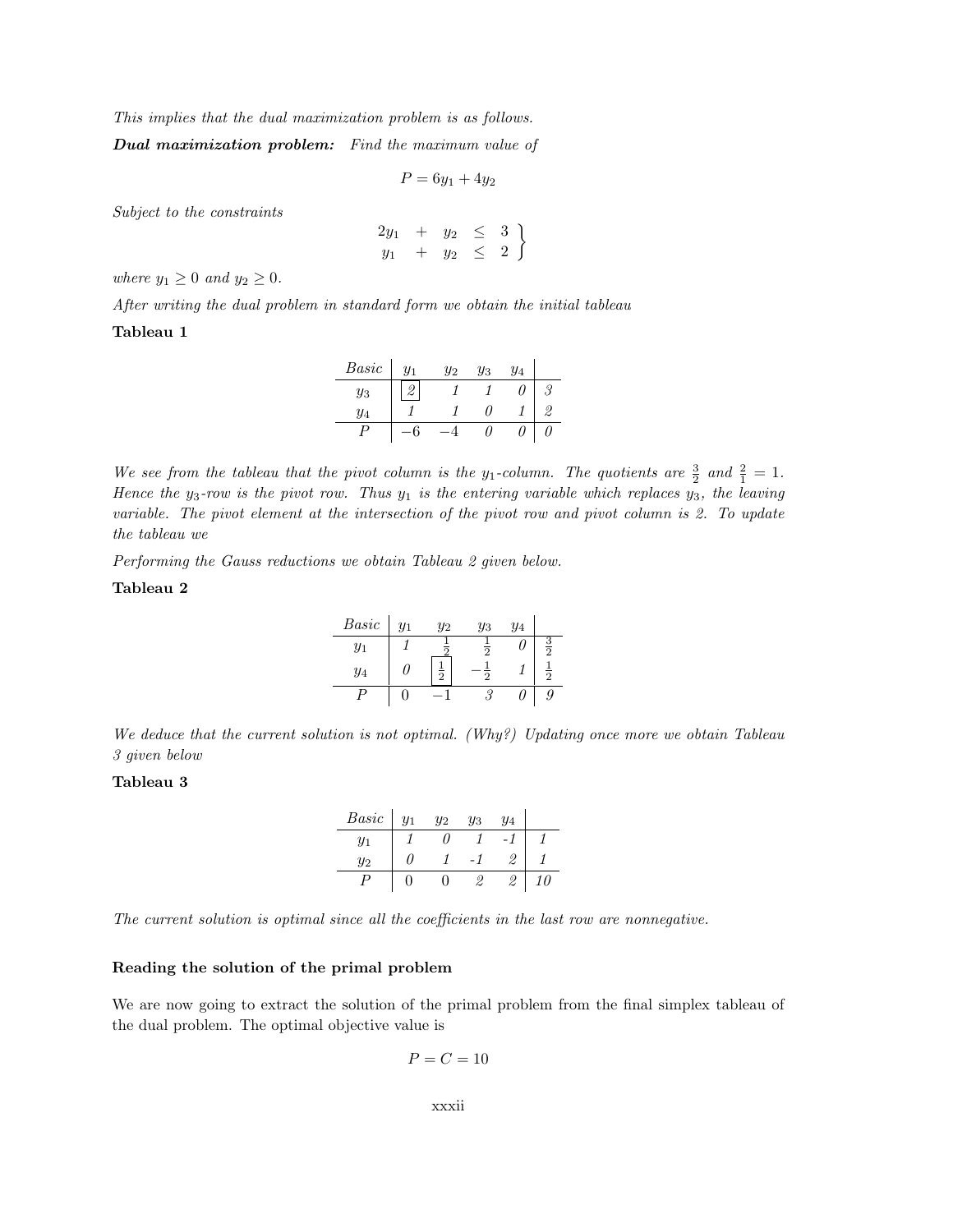Since the above final tableau is for the dual problem, we recall that in transposing the primal problem the objective coefficients of the original variables became the right-hand values of the constraints. This means that each original variable now corresponds to a slack variable. Thus we do not read the solution in the same way as for the primal simplex tableau.The optimal values of the original variables correspond to the slack variables in the final tableau of the dual problem.

For our particular example, the decision variables  $x_1$  and  $x_2$  of the primal problem correspond to the slack variables of the dual problem and their values are the corresponding coefficients in the last row of the final simplex tableau. Thus the solution is contained in the  $y_3$  and  $y_4$  columns and is

$$
x_1 = 2, \qquad x_2 = 2
$$

and the objective value is in the usual column i.e

$$
y_1 = 1, \qquad y_2 = 1
$$

.

Note that if we substitute the basic variables of the dual problem in the dual objective function we have

$$
P = 6y_1 + 4y_2 = (6)(1) + (4)(1) = 10.
$$

We get the same objective value if we substitute  $x_1 = 2$ ,  $x_2 = 2$  into the primal objective function

$$
C = 3x_1 + 2x_2 = (3)(2) + (2)(2) = 10
$$

This verified the Von Neumann Optimality Principle.

# 0.1.12 Summary

In this section we solved minimization linear programming problems by forming the dual and solving it by the Simplex method with slack variables.